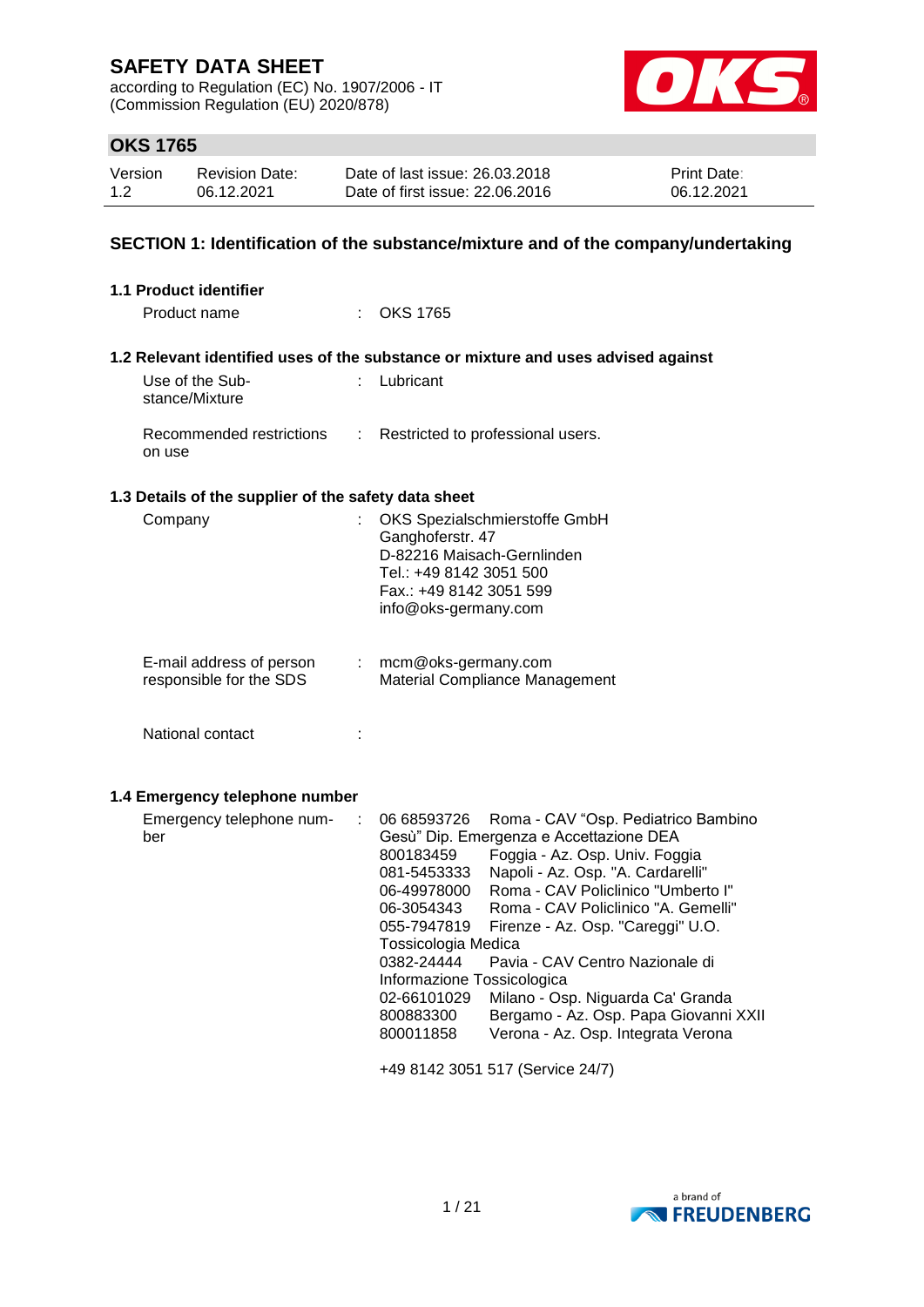according to Regulation (EC) No. 1907/2006 - IT (Commission Regulation (EU) 2020/878)



## **OKS 1765**

| Version | <b>Revision Date:</b> | Date of last issue: 26.03.2018  | <b>Print Date:</b> |
|---------|-----------------------|---------------------------------|--------------------|
| 1.2     | 06.12.2021            | Date of first issue: 22,06,2016 | 06.12.2021         |

#### **SECTION 2: Hazards identification**

#### **2.1 Classification of the substance or mixture**

| Classification (REGULATION (EC) No 1272/2008) |                                    |
|-----------------------------------------------|------------------------------------|
| Flammable liquids, Category 3                 | H226: Flammable liquid and vapour. |

#### **2.2 Label elements**

| Labelling (REGULATION (EC) No 1272/2008) |                          |                                                                                                                    |  |  |
|------------------------------------------|--------------------------|--------------------------------------------------------------------------------------------------------------------|--|--|
| Hazard pictograms                        |                          |                                                                                                                    |  |  |
| Signal word                              | Warning                  |                                                                                                                    |  |  |
| Hazard statements                        | H <sub>226</sub>         | Flammable liquid and vapour.                                                                                       |  |  |
| Precautionary statements                 | <b>Prevention:</b>       |                                                                                                                    |  |  |
|                                          | P <sub>210</sub>         | Keep away from heat, hot surfaces, sparks,<br>open flames and other ignition sources. No<br>smoking.               |  |  |
|                                          | P233<br>P <sub>280</sub> | Keep container tightly closed.<br>Wear protective gloves/ protective clothing/<br>eye protection/ face protection. |  |  |
|                                          | <b>Response:</b>         |                                                                                                                    |  |  |
|                                          | P303 + P361 + P353       | IF ON SKIN (or hair): Take off immedi-<br>ately all contaminated clothing. Rinse skin<br>with water/ shower.       |  |  |
|                                          | P370 + P378              | In case of fire: Use alcohol-resistant foam,<br>carbon dioxide or water mist to extinguish.                        |  |  |
|                                          | Storage:                 |                                                                                                                    |  |  |
|                                          | $P403 + P235$            | Store in a well-ventilated place. Keep cool.                                                                       |  |  |

#### **2.3 Other hazards**

This substance/mixture contains no components considered to be either persistent, bioaccumulative and toxic (PBT), or very persistent and very bioaccumulative (vPvB) at levels of 0.1% or higher.

Ecological information: The substance/mixture does not contain components considered to have endocrine disrupting properties according to REACH Article 57(f) or Commission Delegated regulation (EU) 2017/2100 or Commission Regulation (EU) 2018/605 at levels of 0.1% or higher.

Toxicological information: The substance/mixture does not contain components considered to have endocrine disrupting properties according to REACH Article 57(f) or Commission Delegated regulation (EU) 2017/2100 or Commission Regulation (EU) 2018/605 at levels of 0.1% or higher.

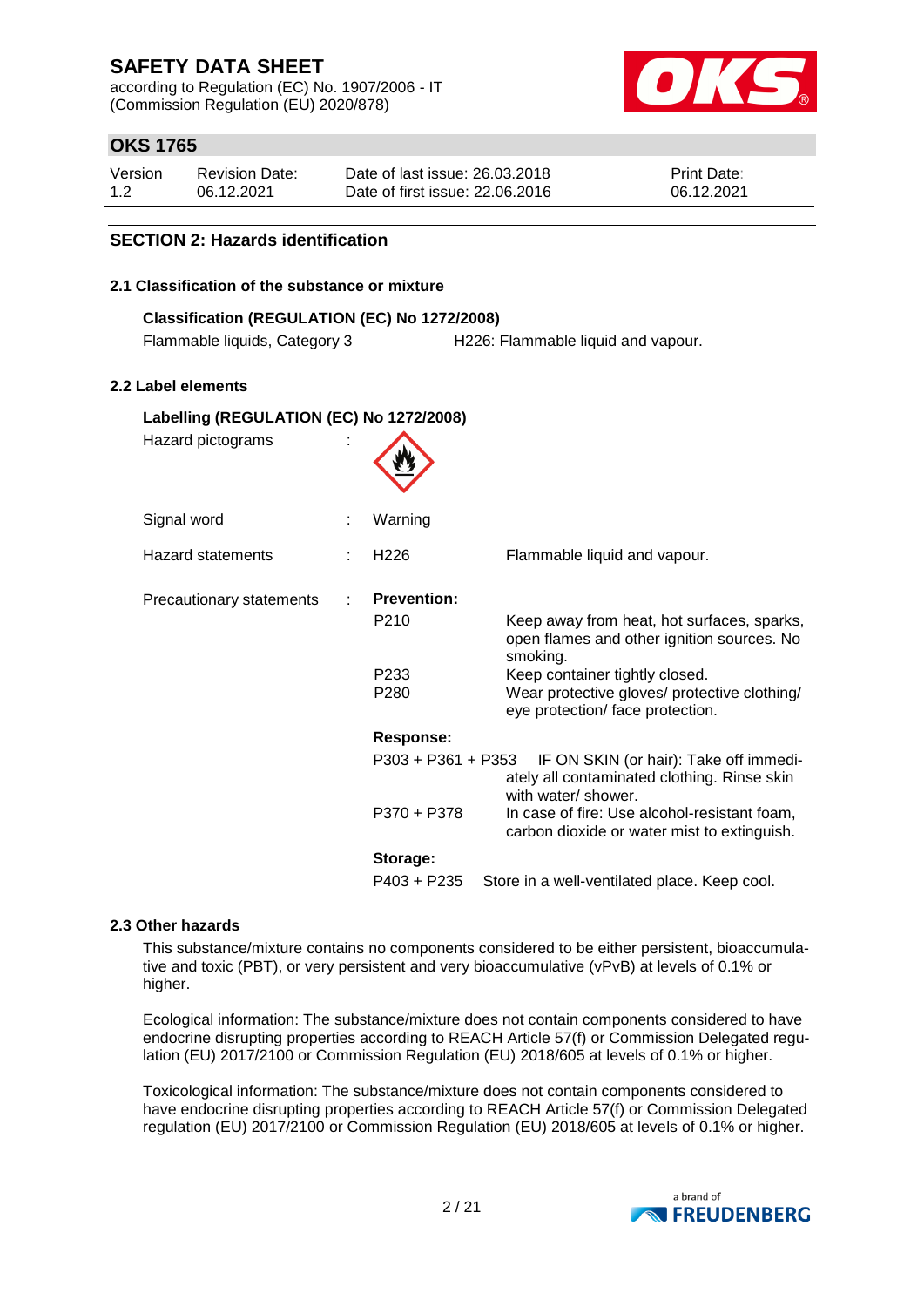according to Regulation (EC) No. 1907/2006 - IT (Commission Regulation (EU) 2020/878)



## **OKS 1765**

| Version | <b>Revision Date:</b> | Date of last issue: 26.03.2018  | <b>Print Date:</b> |
|---------|-----------------------|---------------------------------|--------------------|
| 1.2     | 06.12.2021            | Date of first issue: 22,06,2016 | 06.12.2021         |

#### **SECTION 3: Composition/information on ingredients**

#### **3.2 Mixtures**

Chemical nature : Aqueous emulsion Wax

#### **Components**

| Chemical name                                | CAS-No.<br>EC-No.<br>Index-No.<br>Registration number                    | Classification                                                                                                                                            | specific concen-<br>tration limit<br>M-Factor<br><b>Notes</b><br>Acute toxicity<br>estimate                              | Concentration<br>(% w/w) |
|----------------------------------------------|--------------------------------------------------------------------------|-----------------------------------------------------------------------------------------------------------------------------------------------------------|--------------------------------------------------------------------------------------------------------------------------|--------------------------|
| propan-2-ol                                  | 67-63-0<br>200-661-7<br>603-117-00-0<br>02-2119457558-25-<br><b>XXXX</b> | Flam. Liq.2; H225<br>Eye Irrit.2; H319<br>STOT SE3; H336                                                                                                  |                                                                                                                          | $>= 1 - 10$              |
| phosphoric acid                              | 7664-38-2<br>231-633-2<br>015-011-00-6                                   | Skin Corr.1B;<br>H314<br>Eye Dam.1; H318                                                                                                                  | $>= 25 %$<br>Skin Corr.1B,<br>H314<br>$10 - 25 \%$<br>Skin Irrit.2,<br>H315<br>$10 - 25%$<br>Eye Irrit.2, H319<br>Note B | $>= 1 - < 3$             |
| bronopol (INN)                               | $52 - 51 - 7$<br>200-143-0<br>603-085-00-8                               | Acute Tox.4; H302<br>Acute Tox.4; H312<br>Skin Irrit.2; H315<br>Eye Dam.1; H318<br>STOT SE3; H335<br>Aquatic Acute1;<br>H400<br>Aquatic Chronic1;<br>H410 | M-Factor: 10/1                                                                                                           | $= 0.025 - 0.1$          |
| Substances with a workplace exposure limit : |                                                                          |                                                                                                                                                           |                                                                                                                          |                          |
| 2,2',2"-nitrilotriethanol                    | 102-71-6<br>203-049-8                                                    | Not classified                                                                                                                                            |                                                                                                                          | $>= 10 - 20$             |
|                                              | 01-2119486482-31-<br><b>XXXX</b>                                         |                                                                                                                                                           |                                                                                                                          |                          |

For explanation of abbreviations see section 16.

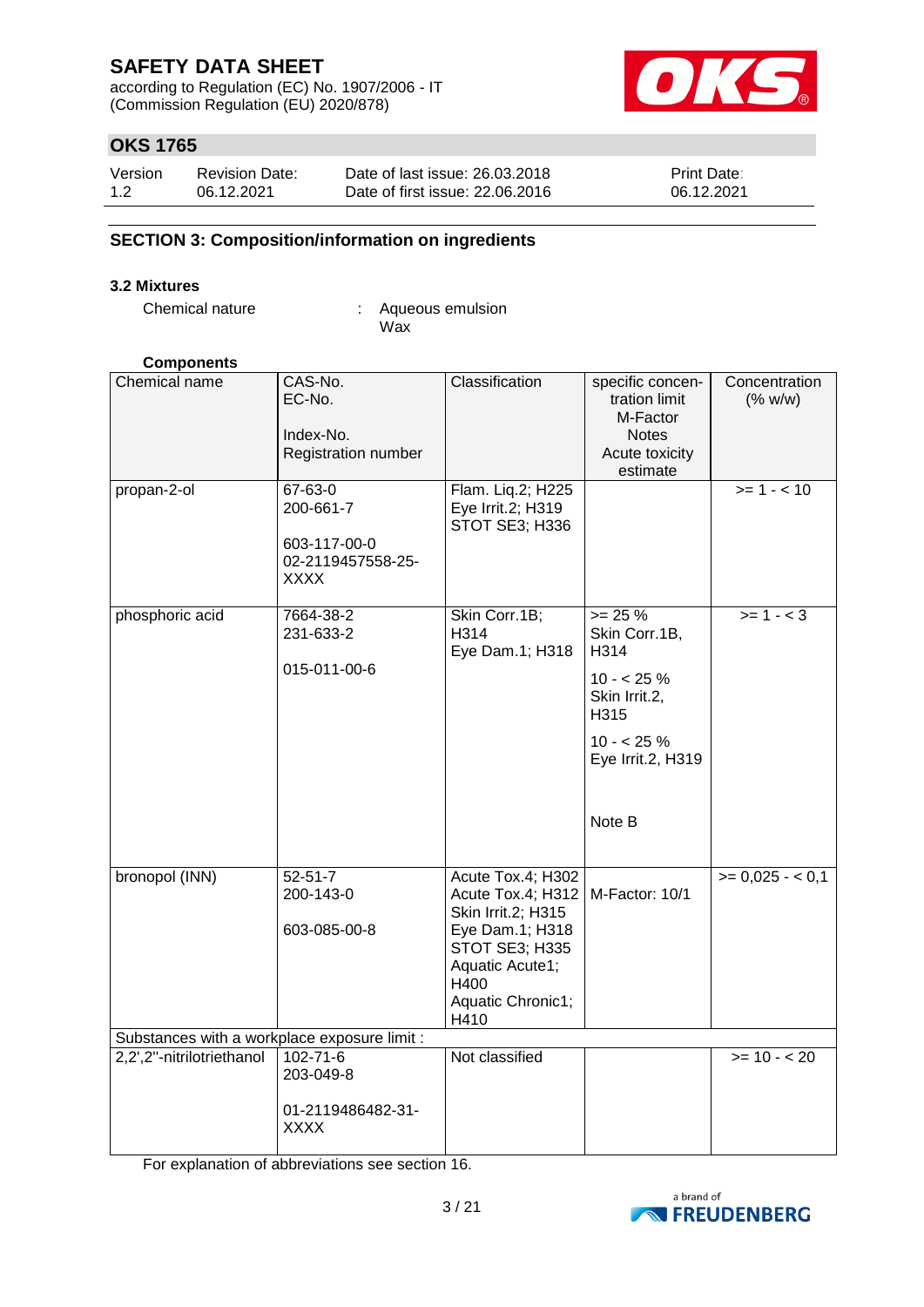according to Regulation (EC) No. 1907/2006 - IT (Commission Regulation (EU) 2020/878)



## **OKS 1765**

| Version | Revision Date: | Date of last issue: 26.03.2018  | <b>Print Date:</b> |
|---------|----------------|---------------------------------|--------------------|
| 1.2     | 06.12.2021     | Date of first issue: 22,06,2016 | 06.12.2021         |

### **SECTION 4: First aid measures**

| 4.1 Description of first aid measures |   |                                                                                                                                                                                                                                                                                                                 |
|---------------------------------------|---|-----------------------------------------------------------------------------------------------------------------------------------------------------------------------------------------------------------------------------------------------------------------------------------------------------------------|
| If inhaled                            |   | Remove person to fresh air. If signs/symptoms continue, get<br>medical attention.<br>Keep patient warm and at rest.<br>If unconscious, place in recovery position and seek medical<br>advice.<br>Keep respiratory tract clear.<br>If breathing is irregular or stopped, administer artificial respira-<br>tion. |
| In case of skin contact               |   | Take off all contaminated clothing immediately.<br>Wash off immediately with soap and plenty of water.<br>Get medical attention immediately if irritation develops and<br>persists.<br>Wash clothing before reuse.<br>Thoroughly clean shoes before reuse.                                                      |
| In case of eye contact                | ÷ | Rinse immediately with plenty of water, also under the eyelids,<br>for at least 10 minutes.<br>Seek medical advice.                                                                                                                                                                                             |
| If swallowed                          |   | Move the victim to fresh air.<br>If unconscious, place in recovery position and seek medical<br>advice.<br>Keep respiratory tract clear.<br>Do NOT induce vomiting.<br>Rinse mouth with water.<br>Never give anything by mouth to an unconscious person.                                                        |
|                                       |   | 4.2 Most important symptoms and effects, both acute and delayed                                                                                                                                                                                                                                                 |
| Symptome                              |   | $\cdot$ Inhalation may provoke the following symptoms:                                                                                                                                                                                                                                                          |

| Symptoms     | Inhalation may provoke the following symptoms:<br>Unconsciousness<br><b>Dizziness</b><br><b>Drowsiness</b><br>Headache<br>Nausea<br>Tiredness<br>Skin contact may provoke the following symptoms:<br>Erythema |
|--------------|---------------------------------------------------------------------------------------------------------------------------------------------------------------------------------------------------------------|
| <b>Risks</b> | Can be absorbed through skin.<br>Causes skin irritation.                                                                                                                                                      |

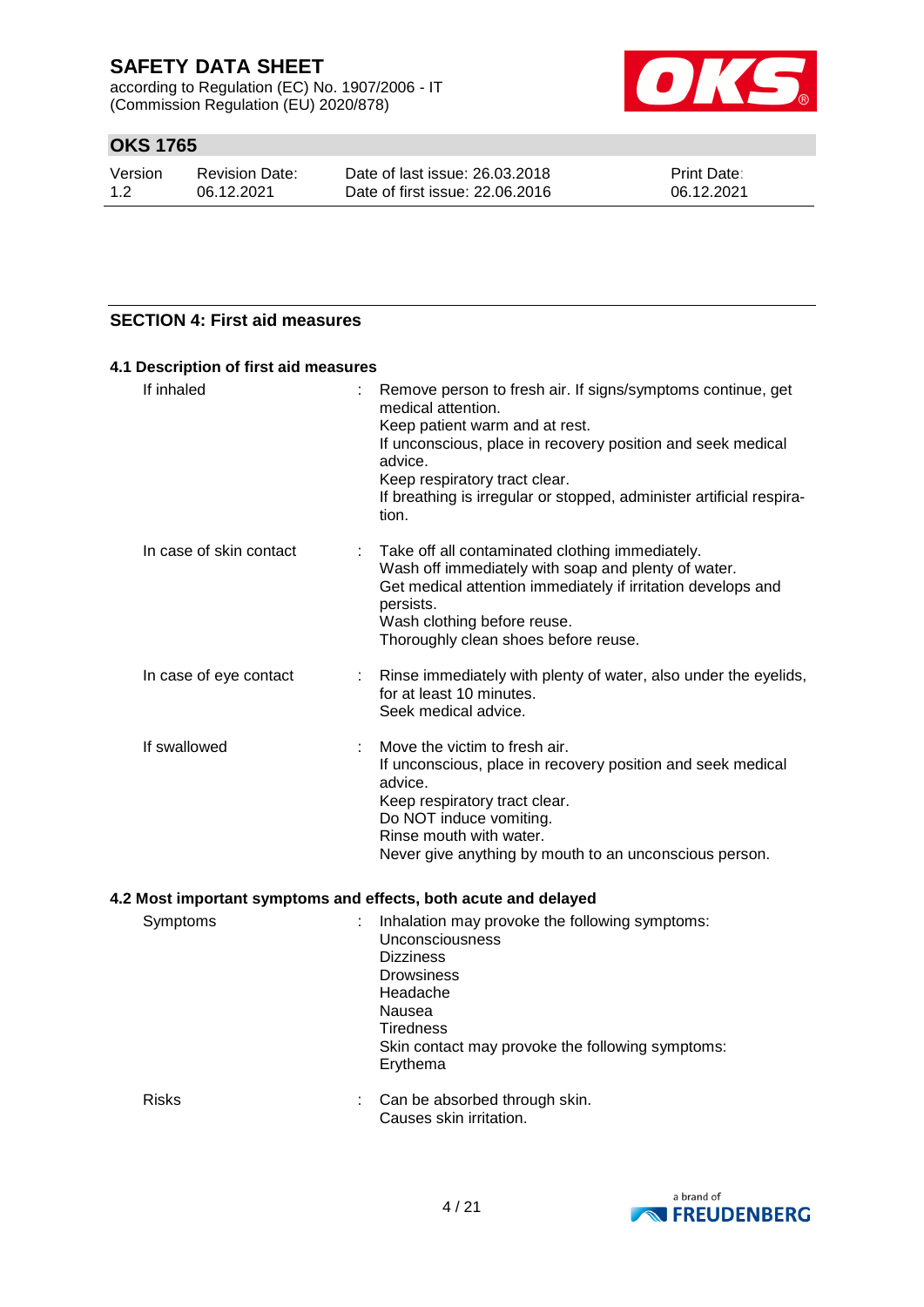according to Regulation (EC) No. 1907/2006 - IT (Commission Regulation (EU) 2020/878)



## **OKS 1765**

| Version | <b>Revision Date:</b> | Date of last issue: 26.03.2018  | <b>Print Date:</b> |
|---------|-----------------------|---------------------------------|--------------------|
| 1.2     | 06.12.2021            | Date of first issue: 22,06,2016 | 06.12.2021         |

#### **4.3 Indication of any immediate medical attention and special treatment needed**

Treatment : Treat symptomatically.

### **SECTION 5: Firefighting measures**

| 5.1 Extinguishing media                                   |                           |                                                                                                                                                                                    |
|-----------------------------------------------------------|---------------------------|------------------------------------------------------------------------------------------------------------------------------------------------------------------------------------|
| Suitable extinguishing media :                            |                           | Use water spray, alcohol-resistant foam, dry chemical or car-<br>bon dioxide.                                                                                                      |
| Unsuitable extinguishing<br>media                         | $\mathbb{R}^{\mathbb{Z}}$ | High volume water jet                                                                                                                                                              |
| 5.2 Special hazards arising from the substance or mixture |                           |                                                                                                                                                                                    |
| Specific hazards during fire-<br>fighting                 | $\mathbb{Z}^{\mathbb{Z}}$ | Do not let product enter drains.<br>Container may explode if heated.<br>Beware of vapours accumulating to form explosive concentra-<br>tions. Vapours can accumulate in low areas. |
| Hazardous combustion prod-<br>ucts                        | - 11                      | Carbon oxides<br>Nitrogen oxides (NOx)<br>Oxides of phosphorus                                                                                                                     |
| 5.3 Advice for firefighters                               |                           |                                                                                                                                                                                    |
| Special protective equipment :<br>for firefighters        |                           | In the event of fire, wear self-contained breathing apparatus.<br>Use personal protective equipment. Exposure to decomposi-<br>tion products may be a hazard to health.            |
| Further information                                       |                           | Standard procedure for chemical fires.<br>Cool containers/tanks with water spray.                                                                                                  |

#### **SECTION 6: Accidental release measures**

#### **6.1 Personal precautions, protective equipment and emergency procedures**

| Personal precautions | : Evacuate personnel to safe areas.<br>Use personal protective equipment.<br>Ensure adequate ventilation.<br>Remove all sources of ignition.<br>Do not breathe vapours or spray mist. |
|----------------------|---------------------------------------------------------------------------------------------------------------------------------------------------------------------------------------|
|                      | Refer to protective measures listed in sections 7 and 8.                                                                                                                              |

#### **6.2 Environmental precautions**

Environmental precautions : Do not allow contact with soil, surface or ground water. Prevent further leakage or spillage if safe to do so. If the product contaminates rivers and lakes or drains inform respective authorities.

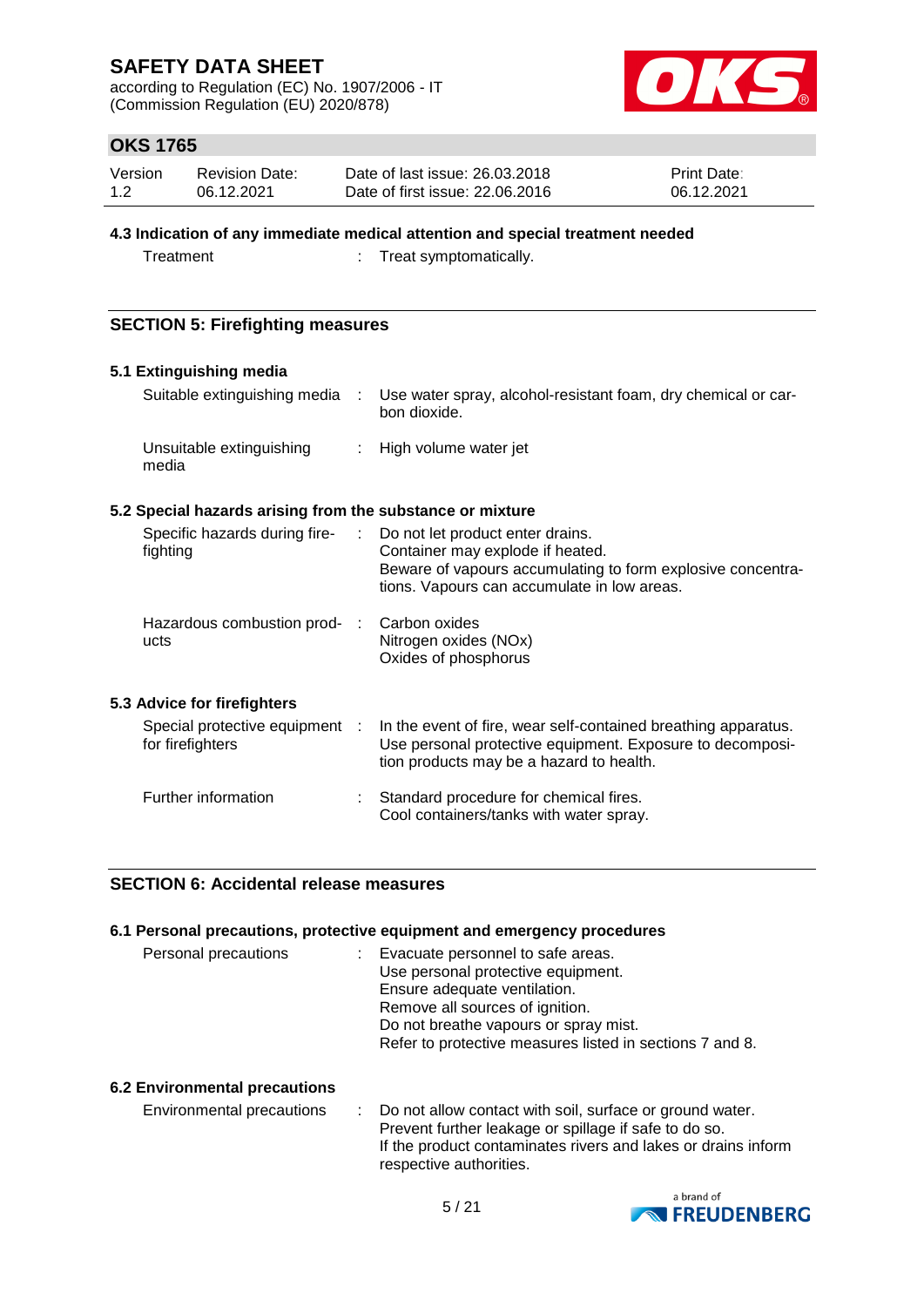according to Regulation (EC) No. 1907/2006 - IT (Commission Regulation (EU) 2020/878)



## **OKS 1765**

| Version | Revision Date: | Date of last issue: 26.03.2018  | <b>Print Date:</b> |
|---------|----------------|---------------------------------|--------------------|
| 1.2     | 06.12.2021     | Date of first issue: 22,06,2016 | 06.12.2021         |

#### **6.3 Methods and material for containment and cleaning up**

| Methods for cleaning up |  | : Contain spillage, and then collect with non-combustible ab-<br>sorbent material, (e.g. sand, earth, diatomaceous earth, ver-<br>miculite) and place in container for disposal according to local<br>/ national regulations (see section 13).<br>Non-sparking tools should be used. |
|-------------------------|--|--------------------------------------------------------------------------------------------------------------------------------------------------------------------------------------------------------------------------------------------------------------------------------------|
|-------------------------|--|--------------------------------------------------------------------------------------------------------------------------------------------------------------------------------------------------------------------------------------------------------------------------------------|

### **6.4 Reference to other sections**

For personal protection see section 8.

### **SECTION 7: Handling and storage**

### **7.1 Precautions for safe handling**

| Advice on safe handling                            |   | Use only in an area containing explosion proof equipment.<br>Do not use in areas without adequate ventilation.<br>Do not breathe vapours or spray mist.<br>In case of insufficient ventilation, wear suitable respiratory<br>equipment.<br>Avoid contact with skin and eyes.<br>For personal protection see section 8.<br>Keep away from fire, sparks and heated surfaces.<br>Smoking, eating and drinking should be prohibited in the ap-<br>plication area.<br>Wash hands and face before breaks and immediately after<br>handling the product.<br>Ensure all equipment is electrically grounded before beginning<br>transfer operations.<br>Do not get in eyes or mouth or on skin.<br>Do not get on skin or clothing.<br>Do not ingest.<br>Do not use sparking tools.<br>Do not enter areas where used or stored until adequately ven-<br>tilated.<br>Do not repack.<br>Do not re-use empty containers.<br>These safety instructions also apply to empty packaging which<br>may still contain product residues.<br>Keep container closed when not in use. |
|----------------------------------------------------|---|---------------------------------------------------------------------------------------------------------------------------------------------------------------------------------------------------------------------------------------------------------------------------------------------------------------------------------------------------------------------------------------------------------------------------------------------------------------------------------------------------------------------------------------------------------------------------------------------------------------------------------------------------------------------------------------------------------------------------------------------------------------------------------------------------------------------------------------------------------------------------------------------------------------------------------------------------------------------------------------------------------------------------------------------------------------|
| Advice on protection against<br>fire and explosion | ÷ | Keep away from heat and sources of ignition.                                                                                                                                                                                                                                                                                                                                                                                                                                                                                                                                                                                                                                                                                                                                                                                                                                                                                                                                                                                                                  |
| Hygiene measures                                   |   | Wash face, hands and any exposed skin thoroughly after<br>handling.                                                                                                                                                                                                                                                                                                                                                                                                                                                                                                                                                                                                                                                                                                                                                                                                                                                                                                                                                                                           |

#### **7.2 Conditions for safe storage, including any incompatibilities**

| Requirements for storage | Store in original container. Keep container closed when not in |
|--------------------------|----------------------------------------------------------------|
| areas and containers     | use. Keep in a cool place away from oxidizing agents. Keep in  |

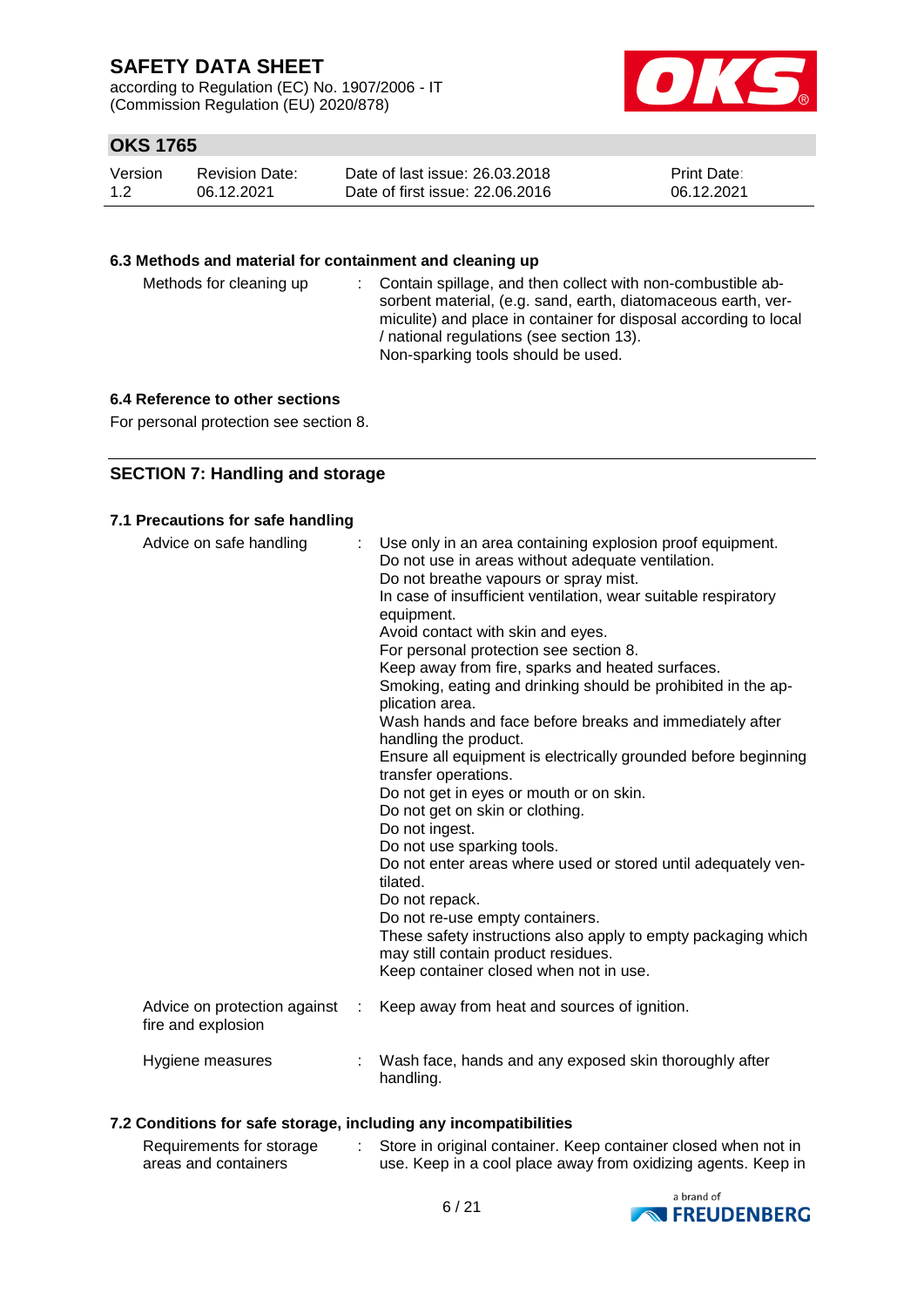according to Regulation (EC) No. 1907/2006 - IT (Commission Regulation (EU) 2020/878)



## **OKS 1765**

| Version<br>1.2 | <b>Revision Date:</b><br>06.12.2021        | Date of last issue: 26.03.2018<br>Date of first issue: 22.06.2016                                                                                                                                                                                                                                                                            | Print Date:<br>06.12.2021 |
|----------------|--------------------------------------------|----------------------------------------------------------------------------------------------------------------------------------------------------------------------------------------------------------------------------------------------------------------------------------------------------------------------------------------------|---------------------------|
|                |                                            | a dry, cool and well-ventilated place. Do not store together<br>with oxidizing and self-igniting products. Containers which are<br>opened must be carefully resealed and kept upright to prevent<br>leakage. Store in accordance with the particular national regu-<br>lations. Keep in properly labelled containers.<br>Protect from frost. |                           |
|                | 7.3 Specific end use(s)<br>Specific use(s) | Specific instructions for handling, not required.                                                                                                                                                                                                                                                                                            |                           |

### **SECTION 8: Exposure controls/personal protection**

#### **8.1 Control parameters**

#### **Occupational Exposure Limits**

| Components      | CAS-No.   | Value type (Form<br>of exposure) | Control parameters | <b>Basis</b>       |
|-----------------|-----------|----------------------------------|--------------------|--------------------|
| phosphoric acid | 7664-38-2 | <b>TWA</b>                       | 1 $mg/m3$          | 2000/39/EC         |
|                 |           |                                  |                    | $(2000-06-16)$     |
|                 |           | Further information: Indicative  |                    |                    |
|                 |           | <b>STEL</b>                      | $2$ mg/m $3$       | 2000/39/EC         |
|                 |           |                                  |                    | $(2000-06-16)$     |
|                 |           | Further information: Indicative  |                    |                    |
|                 |           | <b>TWA</b>                       | 1 mg/m $3$         | <b>IT OEL</b>      |
|                 |           |                                  |                    | $(2004 - 03 - 10)$ |
|                 |           | <b>STEL</b>                      | $2$ mg/m $3$       | <b>IT OEL</b>      |
|                 |           |                                  |                    | $(2004 - 03 - 10)$ |

#### **Derived No Effect Level (DNEL) according to Regulation (EC) No. 1907/2006:**

| Substance name            | End Use | <b>Exposure routes</b> | Potential health ef-          | Value              |
|---------------------------|---------|------------------------|-------------------------------|--------------------|
|                           |         |                        | fects                         |                    |
| 2,2',2"-nitrilotriethanol | Workers | Dermal                 | Long-term systemic<br>effects | $6,3$ mg/kg        |
|                           | Workers | Inhalation             | Long-term systemic<br>effects | $5 \text{ mg/m}$ 3 |
|                           | Workers | Inhalation             | Long-term local ef-<br>fects  | $5 \text{ mg/m}$ 3 |

#### **Predicted No Effect Concentration (PNEC) according to Regulation (EC) No. 1907/2006:**

| Substance name            | <b>Environmental Compartment</b>                          | Value               |
|---------------------------|-----------------------------------------------------------|---------------------|
| 2,2',2"-nitrilotriethanol | Soil                                                      | $0,151$ mg/kg       |
|                           | Microbiological Activity in Sewage Treat-<br>ment Systems | $10$ mg/l           |
|                           | Fresh water                                               | $0,32 \text{ mg/l}$ |
|                           | Marine water                                              | $0,032$ mg/l        |
|                           | Fresh water sediment                                      | $1,7$ mg/kg         |
|                           | Marine sediment                                           | $0,17$ mg/kg        |

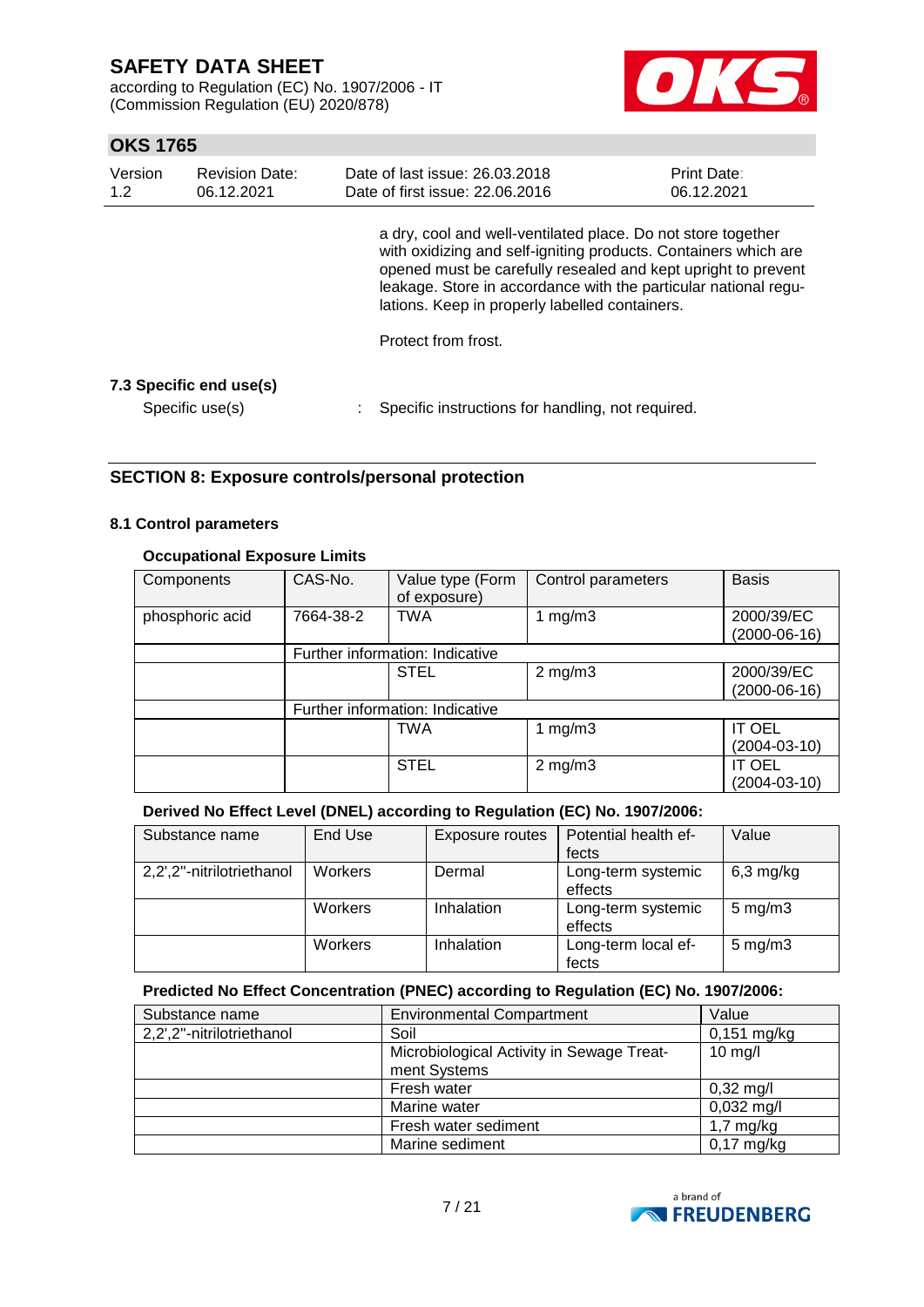according to Regulation (EC) No. 1907/2006 - IT (Commission Regulation (EU) 2020/878)



## **OKS 1765**

| Version | Revision Date: | Date of last issue: 26,03,2018  | <b>Print Date:</b> |
|---------|----------------|---------------------------------|--------------------|
| 1.2     | 06.12.2021     | Date of first issue: 22,06,2016 | 06.12.2021         |

#### **8.2 Exposure controls**

### **Engineering measures**

Use only in an area equipped with explosion proof exhaust ventilation.

| Personal protective equipment                                         |  |                                                                                                                                                                                                                                                                                                                                             |  |  |
|-----------------------------------------------------------------------|--|---------------------------------------------------------------------------------------------------------------------------------------------------------------------------------------------------------------------------------------------------------------------------------------------------------------------------------------------|--|--|
| Eye protection<br>t.                                                  |  | Safety glasses with side-shields                                                                                                                                                                                                                                                                                                            |  |  |
| Hand protection<br>Material<br>Break through time<br>Protective index |  | : Nitrile rubber<br>$:$ > 10 min<br>: Class 1                                                                                                                                                                                                                                                                                               |  |  |
| Remarks                                                               |  | Wear protective gloves. The break through time depends<br>amongst other things on the material, the thickness and the<br>type of glove and therefore has to be measured for each<br>case.<br>The selected protective gloves have to satisfy the specifica-<br>tions of Regulation (EU) 2016/425 and the standard EN 374<br>derived from it. |  |  |
| Respiratory protection                                                |  | Not required; except in case of aerosol formation.                                                                                                                                                                                                                                                                                          |  |  |
| Filter type                                                           |  | Filter type A-P                                                                                                                                                                                                                                                                                                                             |  |  |
| Protective measures                                                   |  | The type of protective equipment must be selected according<br>to the concentration and amount of the dangerous substance<br>at the specific workplace.<br>Choose body protection in relation to its type, to the concen-<br>tration and amount of dangerous substances, and to the spe-<br>cific work-place.                               |  |  |

### **SECTION 9: Physical and chemical properties**

#### **9.1 Information on basic physical and chemical properties**

| <b>Physical state</b>       | liquid            |
|-----------------------------|-------------------|
| Colour                      | white             |
| Odour                       | characteristic    |
| Odour Threshold             | No data available |
|                             |                   |
| Melting point/range         | No data available |
| Boiling point/boiling range | 100 °C            |

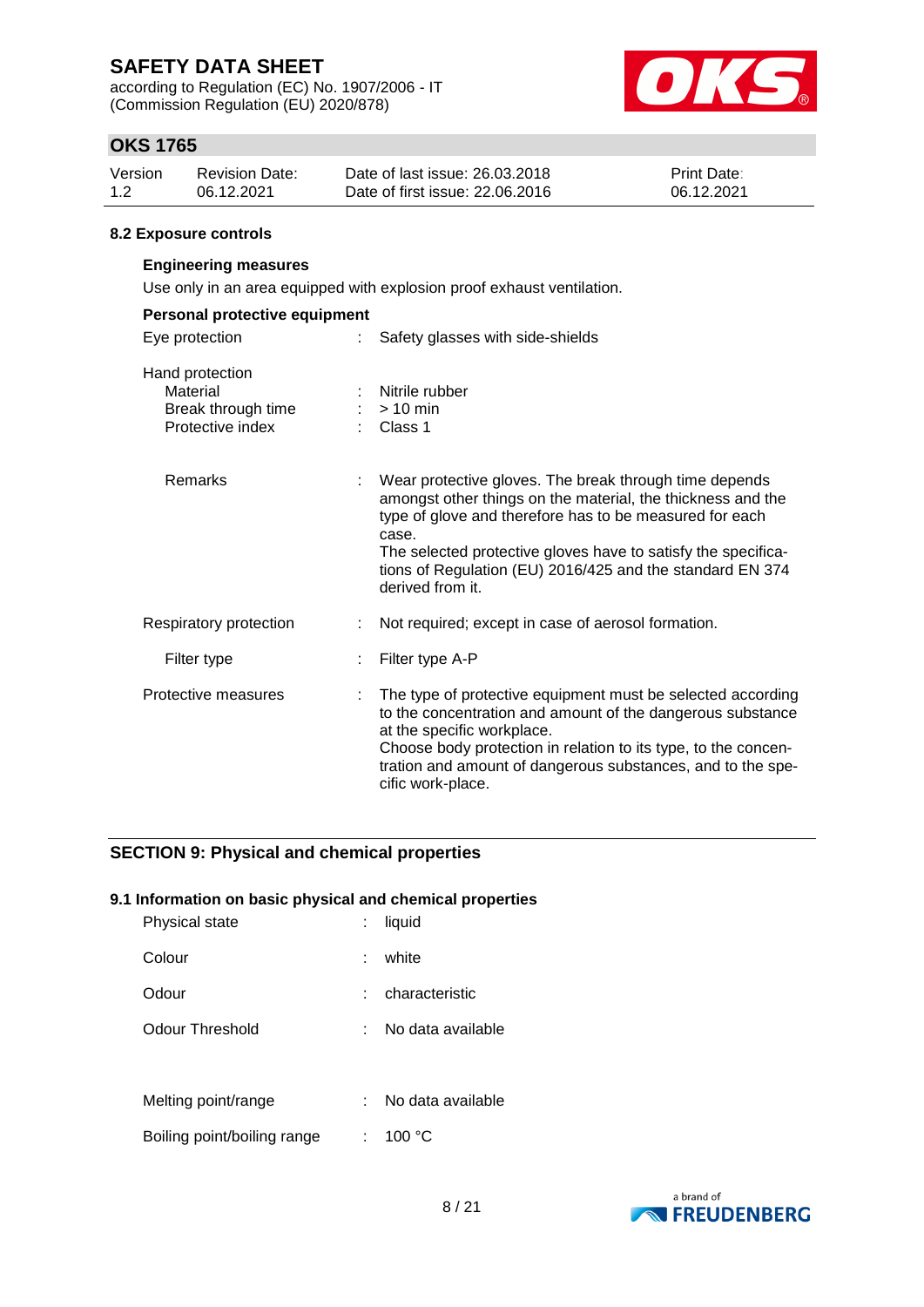according to Regulation (EC) No. 1907/2006 - IT (Commission Regulation (EU) 2020/878)



## **OKS 1765** Version 1.2 Revision Date: 06.12.2021 Date of last issue: 26.03.2018 Date of first issue: 22.06.2016 Print Date: 06.12.2021 Flammability (solid, gas) : Not applicable Upper explosion limit / Upper flammability limit : No data available Lower explosion limit / Lower : flammability limit No data available Flash point : 49,5 °C Method: closed cup Auto-ignition temperature : No data available Decomposition temperature Decomposition temperature : No data available pH : 8,4 (20 °C) Concentration: 100 % Viscosity Viscosity, dynamic : No data available Viscosity, kinematic : No data available Solubility(ies) Water solubility : completely miscible Solubility in other solvents : No data available Partition coefficient: noctanol/water : No data available Vapour pressure : < 1.100 hPa (20 °C) Relative density : 1,02 (20 °C) Reference substance: Water The value is calculated Density : 1,02 g/cm3  $(20 °C)$ Bulk density **in the case of the State State State** Sultaneously in No data available Relative vapour density : No data available **9.2 Other information** Explosives : Not explosive Oxidizing properties : No data available

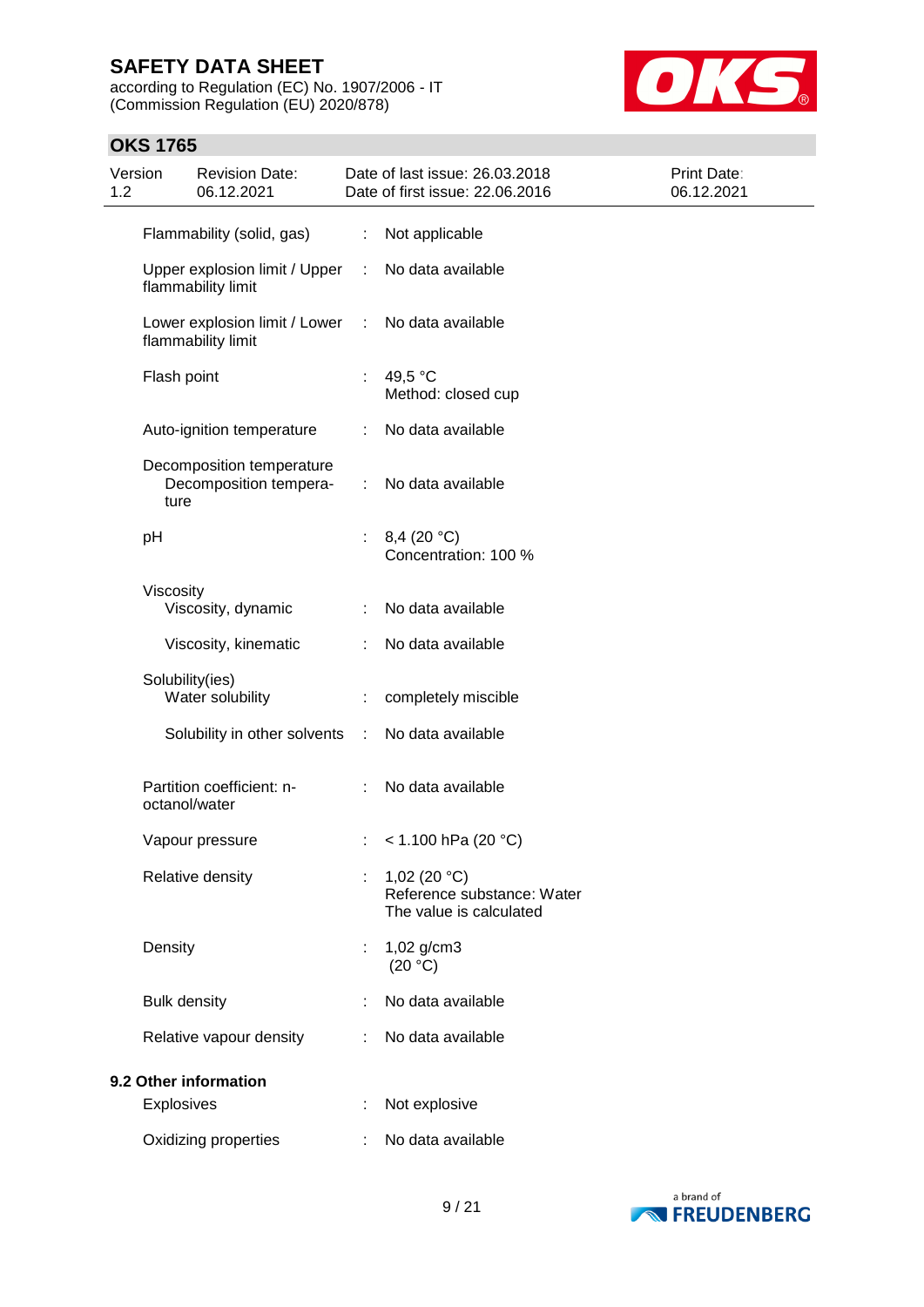according to Regulation (EC) No. 1907/2006 - IT (Commission Regulation (EU) 2020/878)



## **OKS 1765**

| Version<br>1.2 | <b>Revision Date:</b><br>06.12.2021 | Date of last issue: 26.03.2018<br>Date of first issue: 22.06.2016 | <b>Print Date:</b><br>06.12.2021 |
|----------------|-------------------------------------|-------------------------------------------------------------------|----------------------------------|
| Self-ignition  |                                     | No data available                                                 |                                  |
|                | Evaporation rate                    | No data available                                                 |                                  |
|                | Sublimation point                   | No data available                                                 |                                  |

#### **SECTION 10: Stability and reactivity**

#### **10.1 Reactivity**

No hazards to be specially mentioned.

#### **10.2 Chemical stability**

Stable under normal conditions.

| 10.3 Possibility of hazardous reactions |  |                                                             |  |  |
|-----------------------------------------|--|-------------------------------------------------------------|--|--|
| Hazardous reactions                     |  | No dangerous reaction known under conditions of normal use. |  |  |

#### **10.4 Conditions to avoid**

Conditions to avoid : Heat, flames and sparks. Strong sunlight for prolonged periods.

#### **10.5 Incompatible materials**

Materials to avoid : Oxidizing agents

#### **10.6 Hazardous decomposition products**

No decomposition if stored and applied as directed.

### **SECTION 11: Toxicological information**

#### **11.1 Information on hazard classes as defined in Regulation (EC) No 1272/2008**

# **Acute toxicity Product:**

| <b>Campanantai</b>        |                                               |
|---------------------------|-----------------------------------------------|
| Acute dermal toxicity     | : Symptoms: Redness, Local irritation         |
| Acute inhalation toxicity | : Remarks: This information is not available. |
| Acute oral toxicity       | : Remarks: This information is not available. |

#### **Components:**

#### **propan-2-ol:**

| LD50 Oral (Rat): 5.840 mg/kg |
|------------------------------|
|                              |

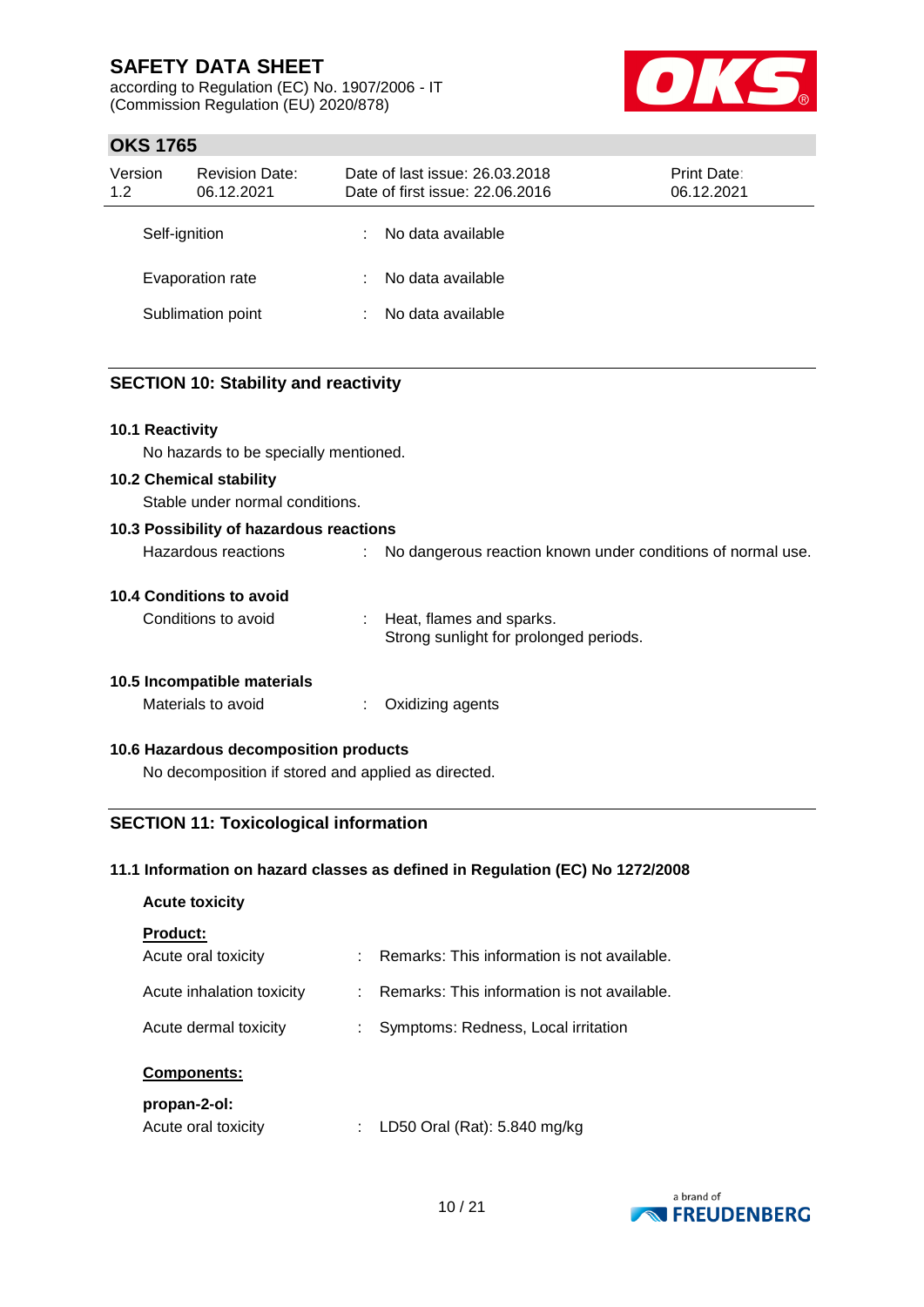according to Regulation (EC) No. 1907/2006 - IT (Commission Regulation (EU) 2020/878)



| Version<br>1.2   | <b>Revision Date:</b><br>06.12.2021 |   | Date of last issue: 26.03.2018<br>Date of first issue: 22.06.2016                                                                        | <b>Print Date:</b><br>06.12.2021 |
|------------------|-------------------------------------|---|------------------------------------------------------------------------------------------------------------------------------------------|----------------------------------|
|                  | bronopol (INN):                     |   |                                                                                                                                          |                                  |
|                  | Acute oral toxicity                 |   | : LD50 (Rat): 305 mg/kg                                                                                                                  |                                  |
|                  | Acute dermal toxicity               |   | : LD50 (Rat): 1.600 mg/kg<br>Method: OECD Test Guideline 402                                                                             |                                  |
|                  | 2,2',2"-nitrilotriethanol:          |   |                                                                                                                                          |                                  |
|                  | Acute oral toxicity                 |   | : LD50 (Rat): 6.400 mg/kg<br>Method: OECD Test Guideline 401                                                                             |                                  |
|                  | Acute dermal toxicity               |   | : LD50 (Rat): $> 2.000$ mg/kg<br>Method: OECD Test Guideline 402<br>Assessment: The substance or mixture has no acute dermal<br>toxicity |                                  |
|                  | <b>Skin corrosion/irritation</b>    |   |                                                                                                                                          |                                  |
|                  | Product:<br>Remarks                 | ÷ | Irritating to skin.                                                                                                                      |                                  |
|                  | Components:                         |   |                                                                                                                                          |                                  |
|                  | phosphoric acid:                    |   |                                                                                                                                          |                                  |
| Result           |                                     |   | : Causes burns.                                                                                                                          |                                  |
|                  | bronopol (INN):                     |   |                                                                                                                                          |                                  |
|                  | Species                             |   | Rabbit                                                                                                                                   |                                  |
| Result           | Assessment                          | ÷ | Irritating to skin.<br>Irritating to skin.                                                                                               |                                  |
|                  | 2,2',2"-nitrilotriethanol:          |   |                                                                                                                                          |                                  |
|                  | Species                             |   | Rabbit                                                                                                                                   |                                  |
|                  | Assessment                          |   | No skin irritation                                                                                                                       |                                  |
| Method<br>Result |                                     |   | <b>OECD Test Guideline 404</b><br>No skin irritation                                                                                     |                                  |
|                  | Serious eye damage/eye irritation   |   |                                                                                                                                          |                                  |
|                  | Product:                            |   |                                                                                                                                          |                                  |
|                  | Remarks                             | ÷ | Irritating to eyes.                                                                                                                      |                                  |
|                  | <b>Components:</b>                  |   |                                                                                                                                          |                                  |
|                  | propan-2-ol:                        |   |                                                                                                                                          |                                  |
| Result           |                                     |   | Irritating to eyes.                                                                                                                      |                                  |
|                  | bronopol (INN):                     |   |                                                                                                                                          |                                  |

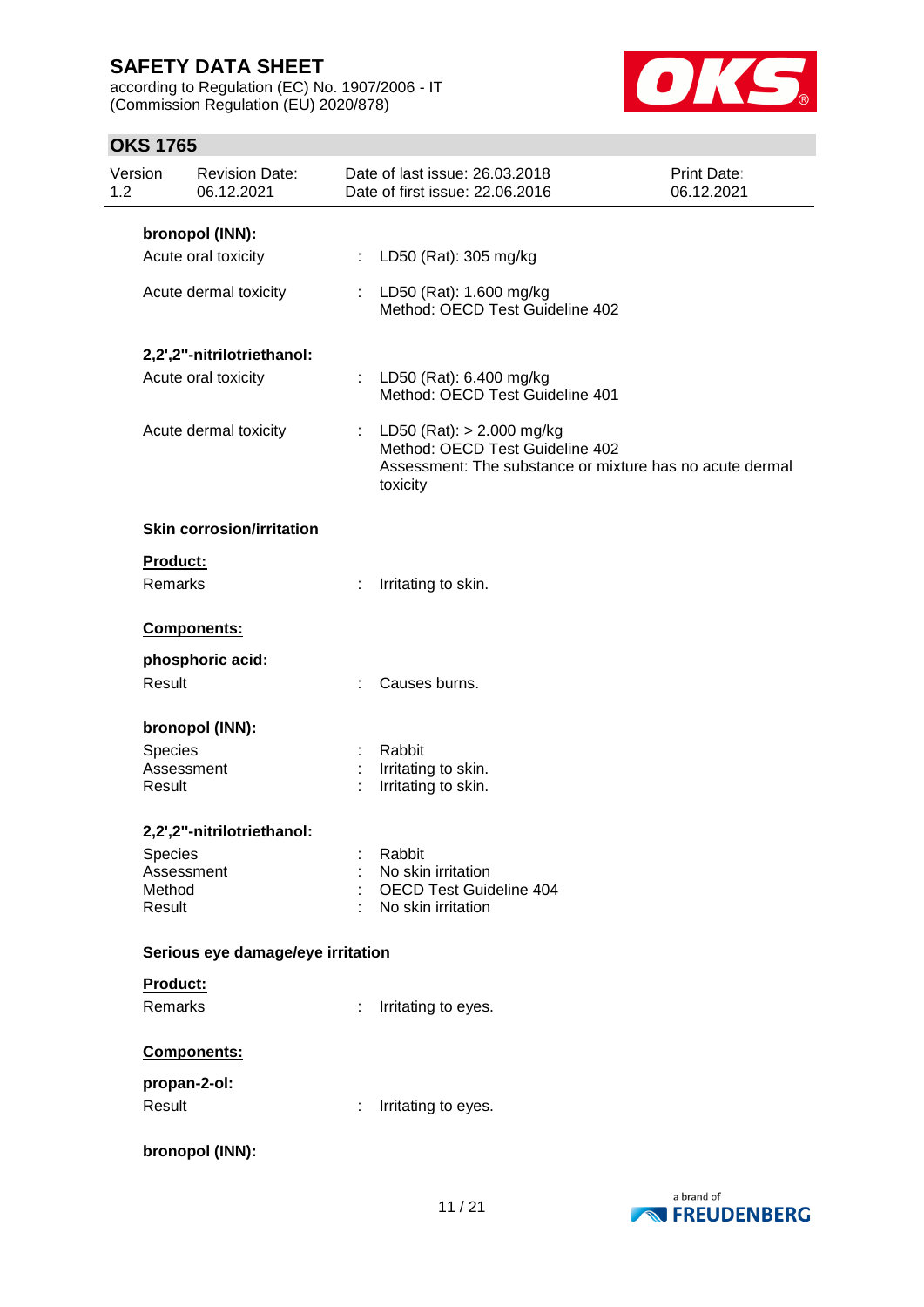according to Regulation (EC) No. 1907/2006 - IT (Commission Regulation (EU) 2020/878)



| Version<br>1.2 |                             | <b>Revision Date:</b><br>06.12.2021 |                                                                                                                                                                                                                                                                                                                                                                                                                               | Date of last issue: 26.03.2018<br>Date of first issue: 22.06.2016                                                        | <b>Print Date:</b><br>06.12.2021 |
|----------------|-----------------------------|-------------------------------------|-------------------------------------------------------------------------------------------------------------------------------------------------------------------------------------------------------------------------------------------------------------------------------------------------------------------------------------------------------------------------------------------------------------------------------|--------------------------------------------------------------------------------------------------------------------------|----------------------------------|
|                | Species<br>Result           | Assessment                          |                                                                                                                                                                                                                                                                                                                                                                                                                               | Rabbit<br>Risk of serious damage to eyes.<br>Risk of serious damage to eyes.                                             |                                  |
|                |                             | 2,2',2"-nitrilotriethanol:          |                                                                                                                                                                                                                                                                                                                                                                                                                               |                                                                                                                          |                                  |
|                | Species<br>Method<br>Result | Assessment                          |                                                                                                                                                                                                                                                                                                                                                                                                                               | Rabbit<br>No eye irritation<br><b>OECD Test Guideline 405</b><br>No eye irritation                                       |                                  |
|                |                             | Respiratory or skin sensitisation   |                                                                                                                                                                                                                                                                                                                                                                                                                               |                                                                                                                          |                                  |
|                | <b>Product:</b>             |                                     |                                                                                                                                                                                                                                                                                                                                                                                                                               |                                                                                                                          |                                  |
|                | Remarks                     |                                     |                                                                                                                                                                                                                                                                                                                                                                                                                               | This information is not available.                                                                                       |                                  |
|                |                             | Components:                         |                                                                                                                                                                                                                                                                                                                                                                                                                               |                                                                                                                          |                                  |
|                |                             | 2,2',2"-nitrilotriethanol:          |                                                                                                                                                                                                                                                                                                                                                                                                                               |                                                                                                                          |                                  |
|                | Species<br>Method<br>Result | Assessment                          |                                                                                                                                                                                                                                                                                                                                                                                                                               | Guinea pig<br>Does not cause skin sensitisation.<br><b>OECD Test Guideline 406</b><br>Does not cause skin sensitisation. |                                  |
|                |                             | Germ cell mutagenicity              |                                                                                                                                                                                                                                                                                                                                                                                                                               |                                                                                                                          |                                  |
|                | <b>Product:</b>             |                                     |                                                                                                                                                                                                                                                                                                                                                                                                                               |                                                                                                                          |                                  |
|                |                             | Genotoxicity in vitro               |                                                                                                                                                                                                                                                                                                                                                                                                                               | Remarks: No data available                                                                                               |                                  |
|                |                             | Genotoxicity in vivo                |                                                                                                                                                                                                                                                                                                                                                                                                                               | Remarks: No data available                                                                                               |                                  |
|                |                             | Carcinogenicity                     |                                                                                                                                                                                                                                                                                                                                                                                                                               |                                                                                                                          |                                  |
|                | <u>Product:</u>             |                                     |                                                                                                                                                                                                                                                                                                                                                                                                                               |                                                                                                                          |                                  |
|                | Remarks                     |                                     |                                                                                                                                                                                                                                                                                                                                                                                                                               | No data available                                                                                                        |                                  |
|                |                             | <b>Reproductive toxicity</b>        |                                                                                                                                                                                                                                                                                                                                                                                                                               |                                                                                                                          |                                  |
|                | Product:                    |                                     |                                                                                                                                                                                                                                                                                                                                                                                                                               |                                                                                                                          |                                  |
|                |                             | Effects on fertility                |                                                                                                                                                                                                                                                                                                                                                                                                                               | Remarks: No data available                                                                                               |                                  |
|                | ment                        | Effects on foetal develop-          | $\mathcal{I}^{\mathcal{I}^{\mathcal{I}^{\mathcal{I}^{\mathcal{I}^{\mathcal{I}^{\mathcal{I}^{\mathcal{I}^{\mathcal{I}^{\mathcal{I}^{\mathcal{I}^{\mathcal{I}^{\mathcal{I}^{\mathcal{I}^{\mathcal{I}^{\mathcal{I}^{\mathcal{I}^{\mathcal{I}^{\mathcal{I}^{\mathcal{I}^{\mathcal{I}^{\mathcal{I}^{\mathcal{I}^{\mathcal{I}^{\mathcal{I}^{\mathcal{I}^{\mathcal{I}^{\mathcal{I}^{\mathcal{I}^{\mathcal{I}^{\mathcal{I}^{\mathcal$ | Remarks: No data available                                                                                               |                                  |
|                |                             | Components:                         |                                                                                                                                                                                                                                                                                                                                                                                                                               |                                                                                                                          |                                  |
|                |                             | bronopol (INN):                     |                                                                                                                                                                                                                                                                                                                                                                                                                               |                                                                                                                          |                                  |
|                |                             | Reproductive toxicity - As-         | $\sim 100$ M $_{\odot}$                                                                                                                                                                                                                                                                                                                                                                                                       | - Fertility -                                                                                                            |                                  |
|                | sessment                    |                                     |                                                                                                                                                                                                                                                                                                                                                                                                                               | No toxicity to reproduction                                                                                              |                                  |

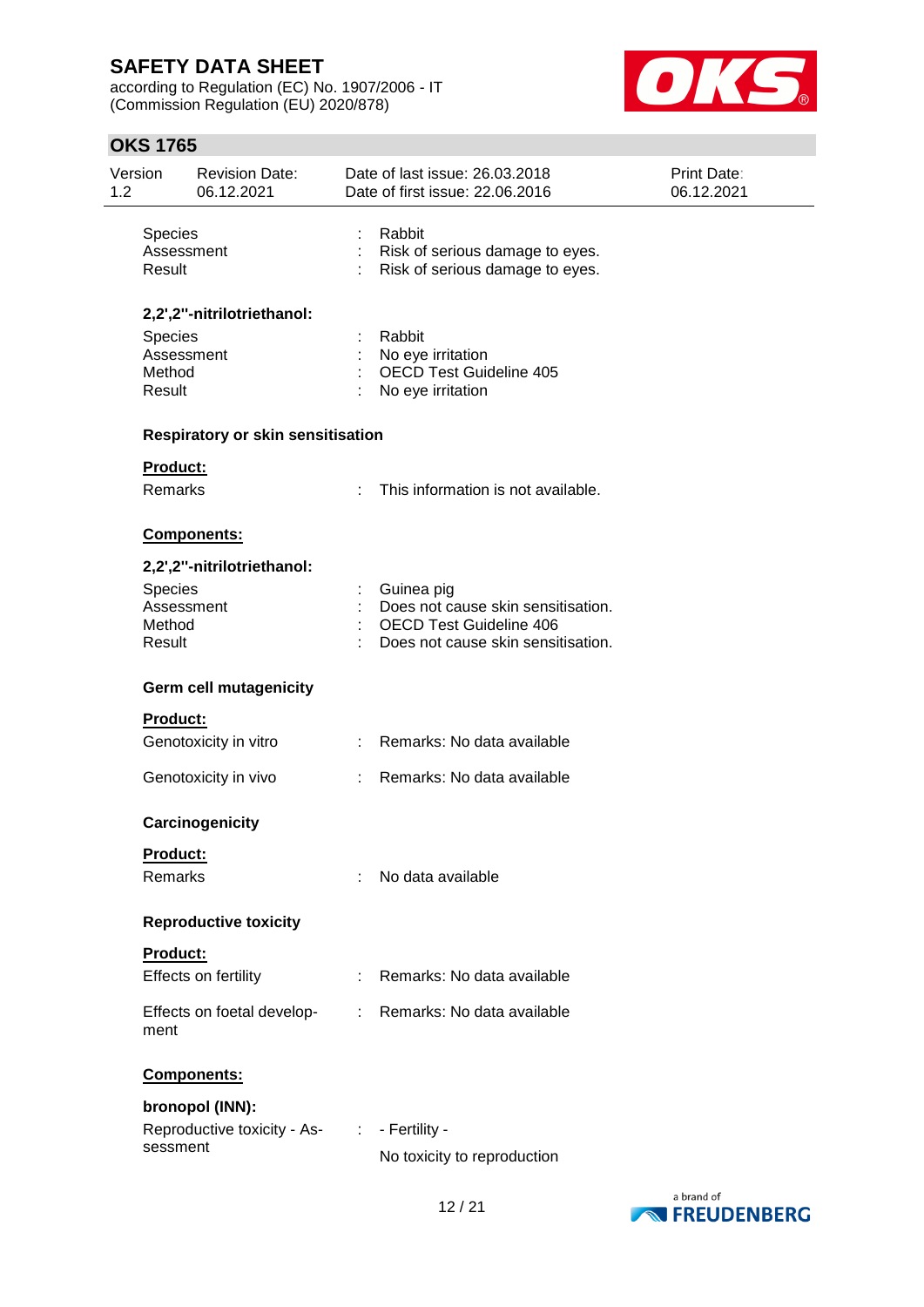according to Regulation (EC) No. 1907/2006 - IT (Commission Regulation (EU) 2020/878)



| Version | Revision Date: | Date of last issue: 26.03.2018  | <b>Print Date:</b> |
|---------|----------------|---------------------------------|--------------------|
| 1.2     | 06.12.2021     | Date of first issue: 22.06.2016 | 06.12.2021         |

| <b>STOT - single exposure</b>                                |                                                                                                                                                                                    |  |  |
|--------------------------------------------------------------|------------------------------------------------------------------------------------------------------------------------------------------------------------------------------------|--|--|
| <b>Components:</b>                                           |                                                                                                                                                                                    |  |  |
| propan-2-ol:                                                 |                                                                                                                                                                                    |  |  |
| Assessment<br>÷                                              | May cause drowsiness or dizziness.                                                                                                                                                 |  |  |
| bronopol (INN):                                              |                                                                                                                                                                                    |  |  |
| <b>Exposure routes</b><br><b>Target Organs</b><br>Assessment | Inhalation<br>Respiratory organs<br>The substance or mixture is classified as specific target organ<br>toxicant, single exposure, category 3 with respiratory tract<br>irritation. |  |  |
| 2,2',2"-nitrilotriethanol:                                   |                                                                                                                                                                                    |  |  |
| Assessment                                                   | The substance or mixture is not classified as specific target<br>organ toxicant, single exposure.                                                                                  |  |  |
| <b>STOT - repeated exposure</b>                              |                                                                                                                                                                                    |  |  |
| <b>Components:</b>                                           |                                                                                                                                                                                    |  |  |
| bronopol (INN):                                              |                                                                                                                                                                                    |  |  |
| Assessment<br>$\pm$                                          | The substance or mixture is not classified as specific target<br>organ toxicant, repeated exposure.                                                                                |  |  |
| 2,2',2"-nitrilotriethanol:                                   |                                                                                                                                                                                    |  |  |
| Assessment                                                   | The substance or mixture is not classified as specific target<br>organ toxicant, repeated exposure.                                                                                |  |  |
| <b>Repeated dose toxicity</b>                                |                                                                                                                                                                                    |  |  |
| Product:                                                     |                                                                                                                                                                                    |  |  |
| Remarks                                                      | This information is not available.                                                                                                                                                 |  |  |
| <b>Aspiration toxicity</b>                                   |                                                                                                                                                                                    |  |  |
| Product:                                                     |                                                                                                                                                                                    |  |  |
| This information is not available.                           |                                                                                                                                                                                    |  |  |
| Components:                                                  |                                                                                                                                                                                    |  |  |
| bronopol (INN):                                              |                                                                                                                                                                                    |  |  |
| This information is not available.                           |                                                                                                                                                                                    |  |  |
| 2,2',2"-nitrilotriethanol:                                   |                                                                                                                                                                                    |  |  |
| No aspiration toxicity classification                        |                                                                                                                                                                                    |  |  |

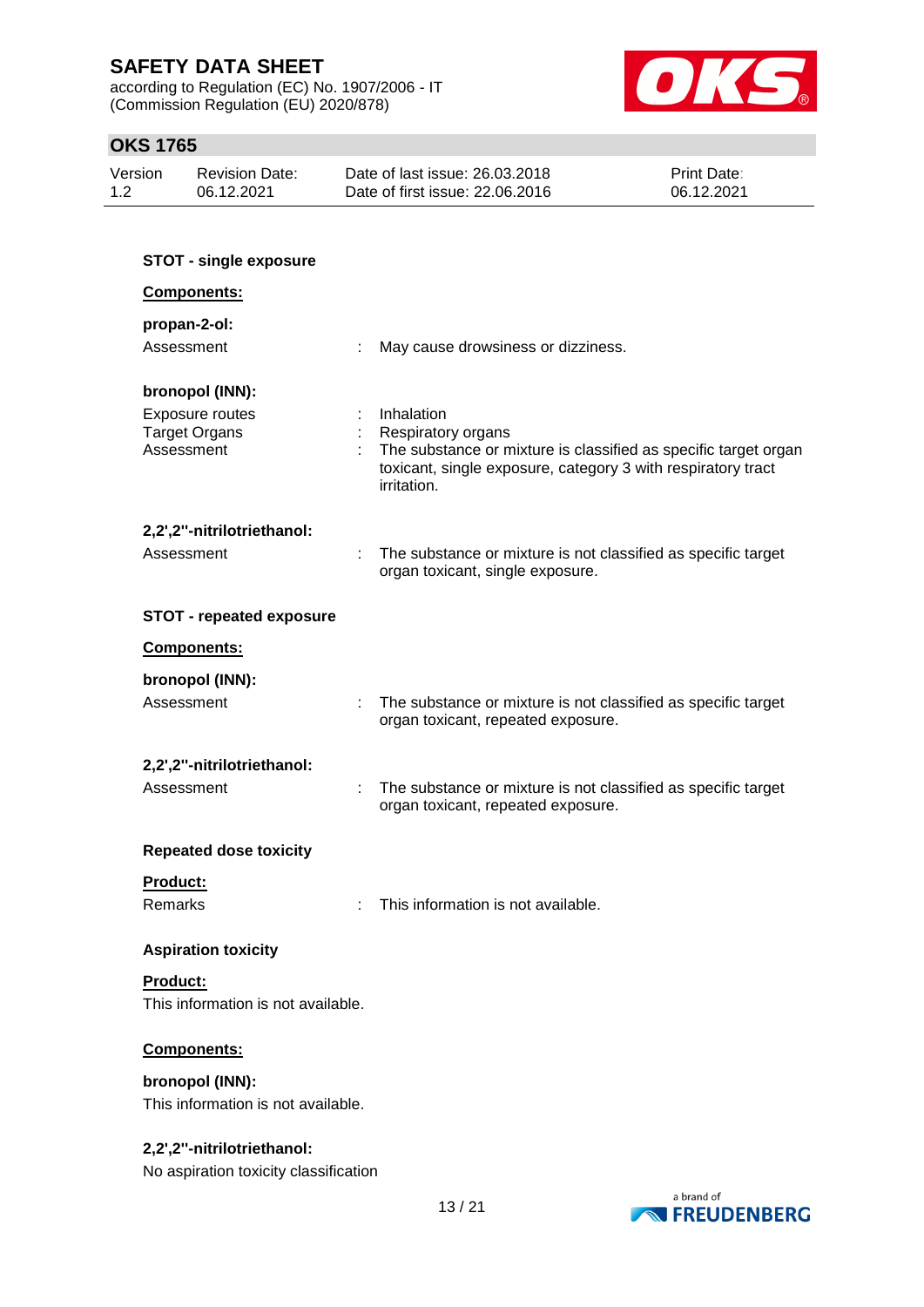according to Regulation (EC) No. 1907/2006 - IT (Commission Regulation (EU) 2020/878)



## **OKS 1765**

| Version | <b>Revision Date:</b> | Date of last issue: 26.03.2018  | <b>Print Date:</b> |
|---------|-----------------------|---------------------------------|--------------------|
| 1.2     | 06.12.2021            | Date of first issue: 22,06,2016 | 06.12.2021         |

#### **11.2 Information on other hazards**

| <b>Endocrine disrupting properties</b> |                                                                                                                                                                                                                                                                           |  |  |  |
|----------------------------------------|---------------------------------------------------------------------------------------------------------------------------------------------------------------------------------------------------------------------------------------------------------------------------|--|--|--|
| <b>Product:</b>                        |                                                                                                                                                                                                                                                                           |  |  |  |
| Assessment                             | The substance/mixture does not contain components consid-<br>ered to have endocrine disrupting properties according to<br>REACH Article 57(f) or Commission Delegated regulation<br>(EU) 2017/2100 or Commission Regulation (EU) 2018/605 at<br>levels of 0.1% or higher. |  |  |  |
| <b>Further information</b>             |                                                                                                                                                                                                                                                                           |  |  |  |
| <b>Product:</b><br>Remarks<br>٠        | Ingestion causes irritation of upper respiratory system and<br>gastrointestinal disturbance.                                                                                                                                                                              |  |  |  |

### **SECTION 12: Ecological information**

#### **12.1 Toxicity**

| <b>Product:</b>                                          |      |                                                                                                                   |
|----------------------------------------------------------|------|-------------------------------------------------------------------------------------------------------------------|
| Toxicity to fish                                         |      | Remarks: Harmful to aquatic organisms.                                                                            |
| Toxicity to daphnia and other :<br>aquatic invertebrates |      | Remarks: No data available                                                                                        |
| Toxicity to algae/aquatic<br>plants                      |      | : Remarks: No data available                                                                                      |
| Toxicity to microorganisms                               |      | Remarks: No data available                                                                                        |
| <u>Components:</u>                                       |      |                                                                                                                   |
| bronopol (INN):                                          |      |                                                                                                                   |
| Toxicity to fish                                         | ÷.   | LC50 (Oncorhynchus mykiss (rainbow trout)): 3 mg/l<br>Exposure time: 96 h<br>Method: OECD Test Guideline 203      |
| Toxicity to daphnia and other<br>aquatic invertebrates   | - 11 | EC50 (Daphnia (water flea)): 1,04 mg/l<br>Exposure time: 48 h<br>Method: OECD Test Guideline 202                  |
| Toxicity to algae/aquatic<br>plants                      |      | EC50 (Anabaena flos-aquae (cyanobacterium)): 0,068 mg/l<br>Exposure time: 72 h<br>Method: OECD Test Guideline 201 |

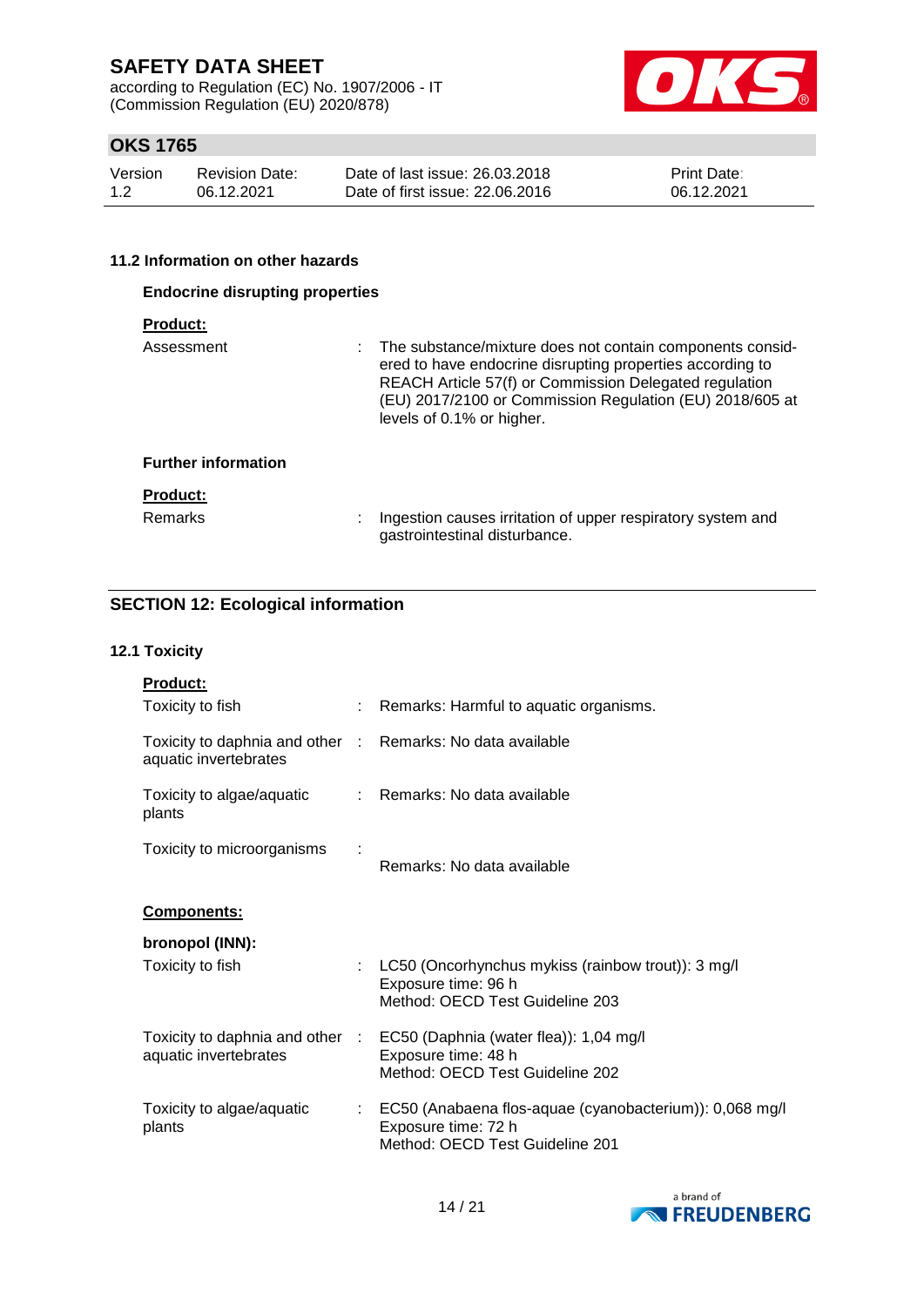according to Regulation (EC) No. 1907/2006 - IT (Commission Regulation (EU) 2020/878)



| Version<br>1.2 | <b>Revision Date:</b><br>06.12.2021                              |      | Date of last issue: 26.03.2018<br>Date of first issue: 22.06.2016                                                         | <b>Print Date:</b><br>06.12.2021 |
|----------------|------------------------------------------------------------------|------|---------------------------------------------------------------------------------------------------------------------------|----------------------------------|
|                |                                                                  |      | NOEC (Anabaena flos-aquae (cyanobacterium)): 0,0025 mg/l<br>Exposure time: 72 h<br>Method: OECD Test Guideline 201        |                                  |
| icity)         | M-Factor (Acute aquatic tox-                                     | - 10 | 10                                                                                                                        |                                  |
|                | Toxicity to microorganisms                                       |      | EC50 (activated sludge): 43 mg/l<br>Exposure time: 3 h<br>Method: OECD Test Guideline 209                                 |                                  |
| icity)         | Toxicity to fish (Chronic tox-                                   | ÷.   | NOEC: 2,61 mg/l<br>Exposure time: 28 d<br>Species: Oncorhynchus mykiss (rainbow trout)<br>Method: OECD Test Guideline 210 |                                  |
| ic toxicity)   | Toxicity to daphnia and other :<br>aquatic invertebrates (Chron- |      | NOEC: 0,06 mg/l<br>Exposure time: 21 d<br>Species: Daphnia (water flea)<br>Method: OECD Test Guideline 211                |                                  |
| toxicity)      | M-Factor (Chronic aquatic                                        | t.   | -1                                                                                                                        |                                  |
|                | <b>Ecotoxicology Assessment</b>                                  |      |                                                                                                                           |                                  |
|                | Acute aquatic toxicity                                           | ÷.   | Very toxic to aquatic life.                                                                                               |                                  |
|                | Chronic aquatic toxicity                                         | ÷    | Very toxic to aquatic life with long lasting effects.                                                                     |                                  |
|                | 2,2',2"-nitrilotriethanol:                                       |      |                                                                                                                           |                                  |
|                | Toxicity to fish                                                 |      | LC50 (Pimephales promelas (fathead minnow)): 11.800 mg/l<br>Exposure time: 96 h<br>Test Type: flow-through test           |                                  |
|                | Toxicity to daphnia and other<br>aquatic invertebrates           | - 11 | EC50 (Ceriodaphnia dubia (water flea)): 609,88 mg/l<br>Exposure time: 48 h<br>Test Type: flow-through test                |                                  |
| plants         | Toxicity to algae/aquatic                                        |      | EC50 (Desmodesmus subspicatus (green algae)): 216 mg/l<br>Exposure time: 72 h<br>Test Type: static test                   |                                  |
|                | 12.2 Persistence and degradability                               |      |                                                                                                                           |                                  |
| Product:       |                                                                  |      |                                                                                                                           |                                  |

| Biodegradability                                                | Remarks: No data available |
|-----------------------------------------------------------------|----------------------------|
| Physico-chemical removabil- : Remarks: No data available<br>itv |                            |

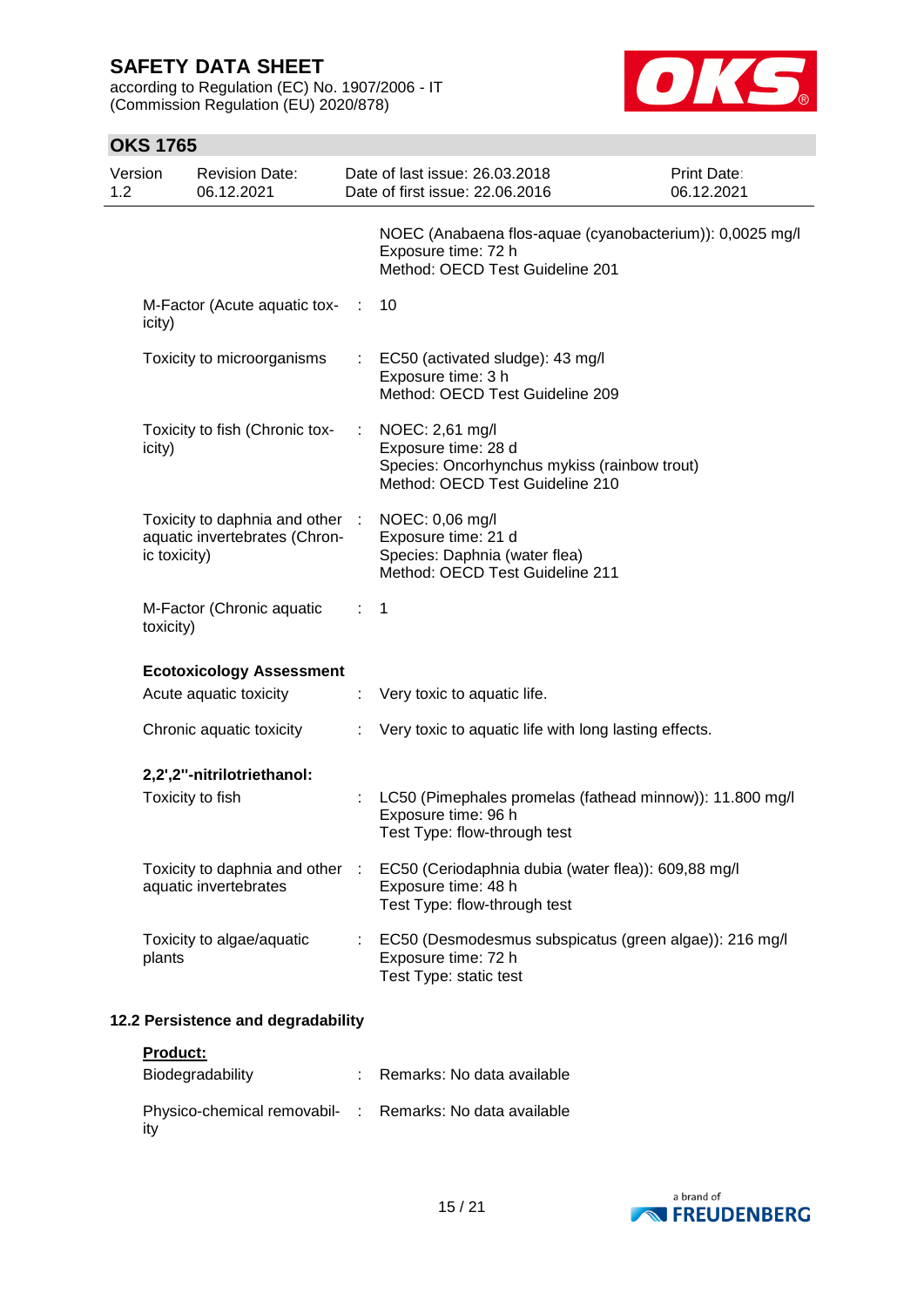according to Regulation (EC) No. 1907/2006 - IT (Commission Regulation (EU) 2020/878)



| Version<br>1.2 |                      | <b>Revision Date:</b><br>06.12.2021                                      |    | Date of last issue: 26.03.2018<br>Date of first issue: 22.06.2016                                                                                                                                                       | Print Date:<br>06.12.2021 |
|----------------|----------------------|--------------------------------------------------------------------------|----|-------------------------------------------------------------------------------------------------------------------------------------------------------------------------------------------------------------------------|---------------------------|
|                |                      | Components:                                                              |    |                                                                                                                                                                                                                         |                           |
|                |                      | propan-2-ol:<br>Biodegradability                                         |    | Result: Readily biodegradable.                                                                                                                                                                                          |                           |
|                |                      | bronopol (INN):<br>Biodegradability                                      |    | : Result: Biodegradable<br>Method: OECD Test Guideline 301B                                                                                                                                                             |                           |
|                |                      | 2,2',2"-nitrilotriethanol:<br>Biodegradability                           |    | Result: Readily biodegradable.                                                                                                                                                                                          |                           |
|                |                      | 12.3 Bioaccumulative potential                                           |    |                                                                                                                                                                                                                         |                           |
|                | <b>Product:</b>      | Bioaccumulation                                                          |    | Remarks: This mixture contains no substance considered to<br>be persistent, bioaccumulating and toxic (PBT).<br>This mixture contains no substance considered to be very<br>persistent and very bioaccumulating (vPvB). |                           |
|                |                      | Components:                                                              |    |                                                                                                                                                                                                                         |                           |
|                |                      | propan-2-ol:<br>Bioaccumulation                                          |    | Remarks: Bioaccumulation is unlikely.                                                                                                                                                                                   |                           |
|                |                      | Partition coefficient: n-<br>octanol/water                               |    | log Pow: 0,05                                                                                                                                                                                                           |                           |
|                |                      | bronopol (INN):<br>Bioaccumulation                                       |    | Bioconcentration factor (BCF): 3,16                                                                                                                                                                                     |                           |
|                |                      | Partition coefficient: n-<br>octanol/water                               |    | log Pow: 0,22 (20 °C)<br>pH: 5,6 - 6,5<br>Method: OECD Test Guideline 107<br>GLP: yes                                                                                                                                   |                           |
|                |                      | 2,2',2"-nitrilotriethanol:<br>Partition coefficient: n-<br>octanol/water | ÷  | log Pow: -2,3 (25 °C)                                                                                                                                                                                                   |                           |
|                |                      | 12.4 Mobility in soil                                                    |    |                                                                                                                                                                                                                         |                           |
|                | Product:<br>Mobility |                                                                          |    | Remarks: No data available                                                                                                                                                                                              |                           |
|                |                      | Distribution among environ-<br>mental compartments                       | ÷. | Remarks: No data available                                                                                                                                                                                              |                           |

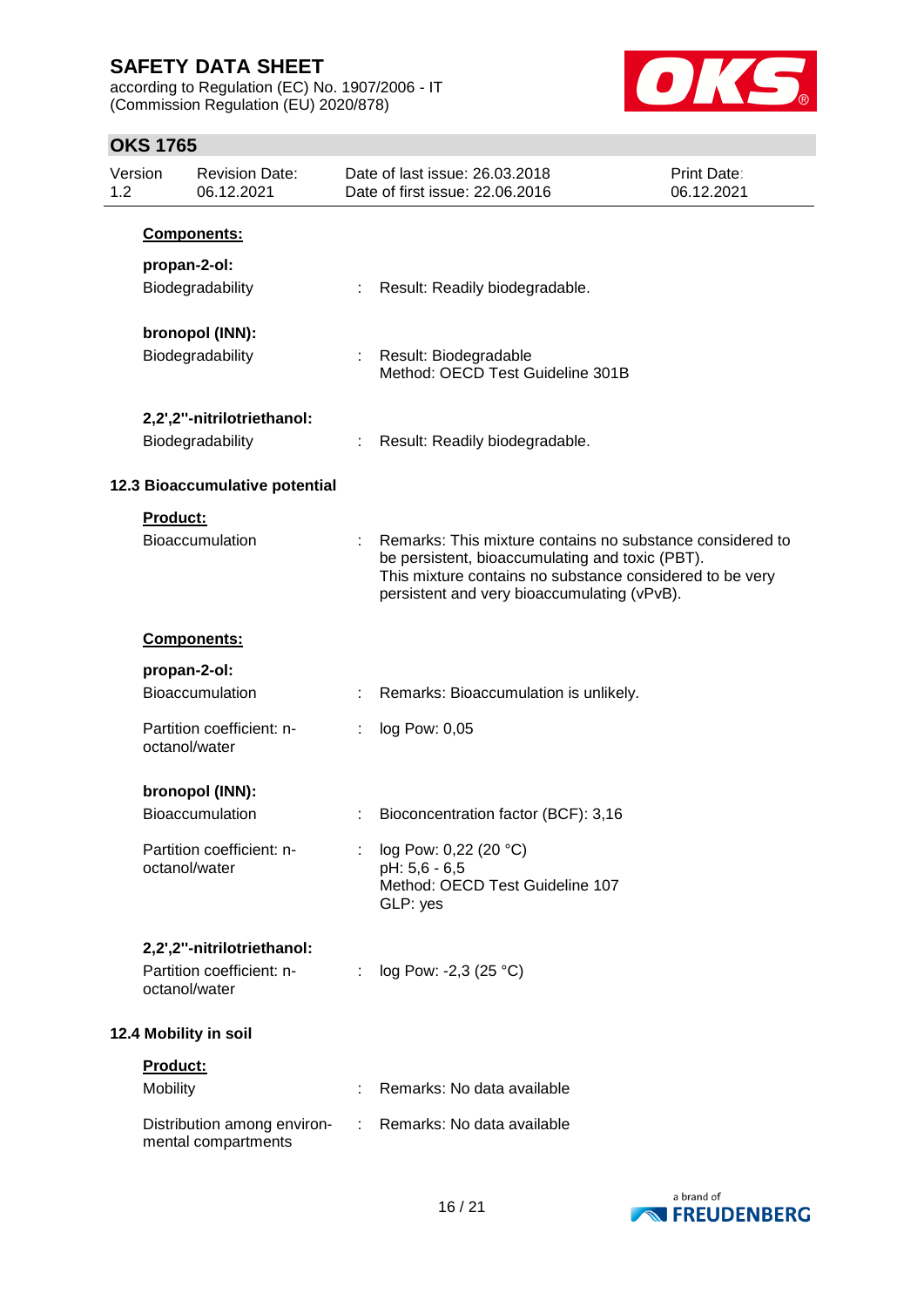according to Regulation (EC) No. 1907/2006 - IT (Commission Regulation (EU) 2020/878)



## **OKS 1765**

| Version | Revision Date: | Date of last issue: 26.03.2018  | <b>Print Date:</b> |
|---------|----------------|---------------------------------|--------------------|
| 1.2     | 06.12.2021     | Date of first issue: 22,06,2016 | 06.12.2021         |

### **12.5 Results of PBT and vPvB assessment**

### **Product:**

Assessment : This substance/mixture contains no components considered to be either persistent, bioaccumulative and toxic (PBT), or very persistent and very bioaccumulative (vPvB) at levels of 0.1% or higher..

#### **Components:**

| 2,2',2"-nitrilotriethanol: |                                                                   |
|----------------------------|-------------------------------------------------------------------|
| Assessment                 | Non-classified vPvB substance. Non-classified PBT sub-<br>stance. |

#### **12.6 Endocrine disrupting properties**

#### **Product:**

| Assessment | : The substance/mixture does not contain components consid-<br>ered to have endocrine disrupting properties according to<br>REACH Article 57(f) or Commission Delegated regulation<br>(EU) 2017/2100 or Commission Regulation (EU) 2018/605 at<br>levels of 0.1% or higher. |
|------------|-----------------------------------------------------------------------------------------------------------------------------------------------------------------------------------------------------------------------------------------------------------------------------|
|            |                                                                                                                                                                                                                                                                             |

### **12.7 Other adverse effects**

#### **Product:**

| Additional ecological infor- | No information on ecology is available. |
|------------------------------|-----------------------------------------|
| mation                       |                                         |

### **SECTION 13: Disposal considerations**

| 13.1 Waste treatment methods |                           |                                                                                                                                                                                                                    |
|------------------------------|---------------------------|--------------------------------------------------------------------------------------------------------------------------------------------------------------------------------------------------------------------|
| Product                      | ÷                         | The product should not be allowed to enter drains, water<br>courses or the soil.<br>Do not dispose of with domestic refuse.<br>Dispose of as hazardous waste in compliance with local and<br>national regulations. |
|                              |                           | Waste codes should be assigned by the user based on the<br>application for which the product was used.                                                                                                             |
| Contaminated packaging       | $\mathbb{Z}^{\mathbb{Z}}$ | Packaging that is not properly emptied must be disposed of as<br>the unused product.<br>Dispose of waste product or used containers according to<br>local regulations.                                             |
|                              |                           | The following Waste Codes are only suggestions:                                                                                                                                                                    |
| Waste Code                   |                           | unused product                                                                                                                                                                                                     |

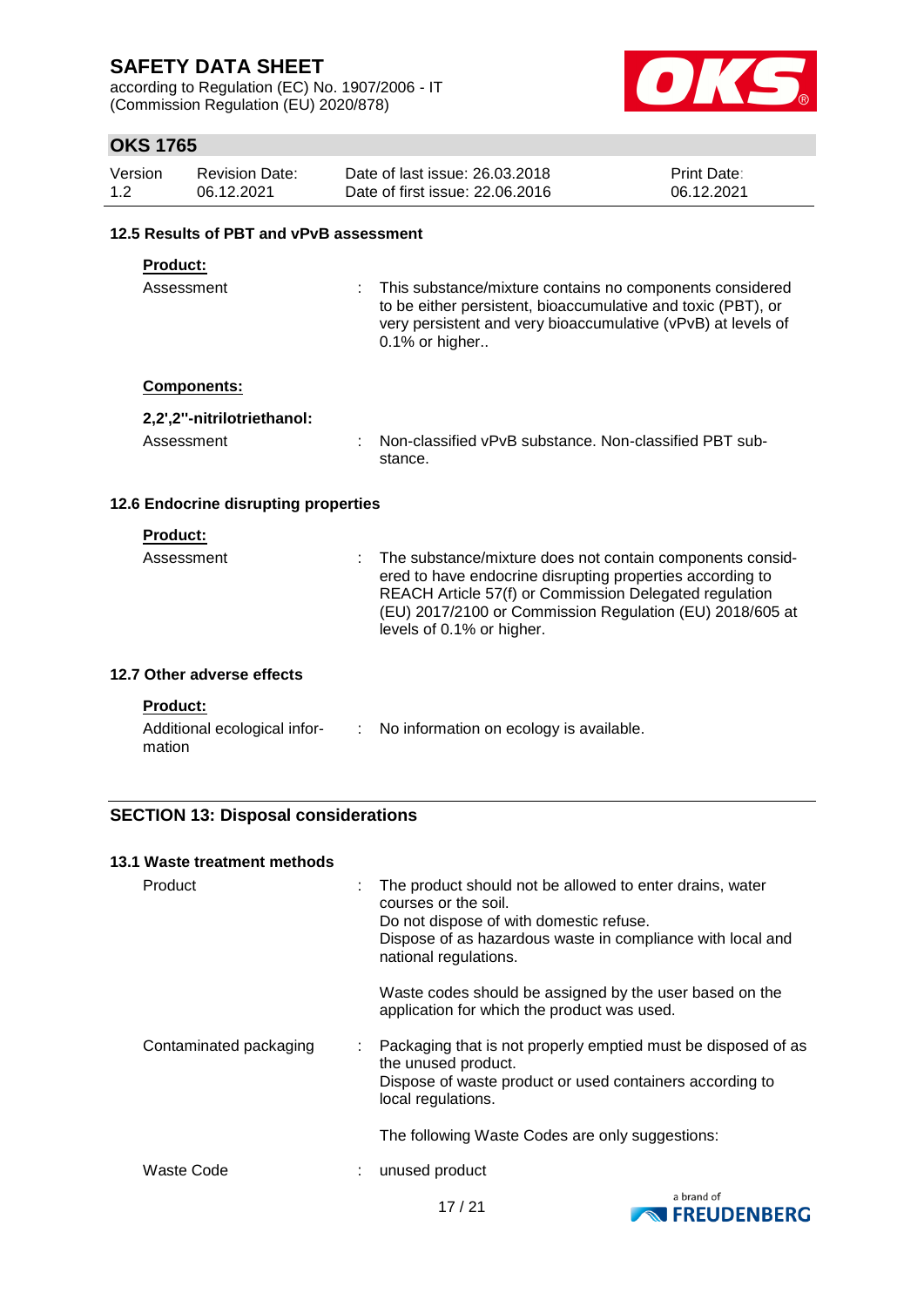according to Regulation (EC) No. 1907/2006 - IT (Commission Regulation (EU) 2020/878)



## **OKS 1765**

| Version | <b>Revision Date:</b> | Date of last issue: 26,03,2018  | <b>Print Date:</b> |
|---------|-----------------------|---------------------------------|--------------------|
| 1.2     | 06.12.2021            | Date of first issue: 22,06,2016 | 06.12.2021         |

12 01 09\*, machining emulsions and solutions free of halogens

uncleaned packagings 15 01 10, packaging containing residues of or contaminated by hazardous substances

### **SECTION 14: Transport information**

#### **14.1 UN number or ID number**

Not regulated as a dangerous good

#### **14.2 UN proper shipping name**

Not regulated as a dangerous good

#### **14.3 Transport hazard class(es)**

Not regulated as a dangerous good

#### **14.4 Packing group**

Not regulated as a dangerous good

#### **14.5 Environmental hazards**

Not regulated as a dangerous good

**14.6 Special precautions for user** Not applicable

#### **14.7 Maritime transport in bulk according to IMO instruments**

Remarks : Not applicable for product as supplied.

#### **SECTION 15: Regulatory information**

#### **15.1 Safety, health and environmental regulations/legislation specific for the substance or mixture**

| REACH - Restrictions on the manufacture, placing on<br>the market and use of certain dangerous substances,<br>preparations and articles (Annex XVII) |    | : Conditions of restriction for the fol-<br>lowing entries should be considered:<br>Number on list 3                           |
|------------------------------------------------------------------------------------------------------------------------------------------------------|----|--------------------------------------------------------------------------------------------------------------------------------|
| REACH - Candidate List of Substances of Very High<br>Concern for Authorisation (Article 59).                                                         | ÷. | This product does not contain sub-<br>stances of very high concern (Regu-<br>lation (EC) No 1907/2006 (REACH),<br>Article 57). |
| REACH - List of substances subject to authorisation<br>(Annex XIV)                                                                                   |    | Not applicable                                                                                                                 |
| Regulation (EC) No 1005/2009 on substances that de-<br>plete the ozone layer                                                                         |    | Not applicable                                                                                                                 |
| Regulation (EU) 2019/1021 on persistent organic pollu-<br>tants (recast)                                                                             | ÷. | Not applicable                                                                                                                 |
|                                                                                                                                                      |    |                                                                                                                                |

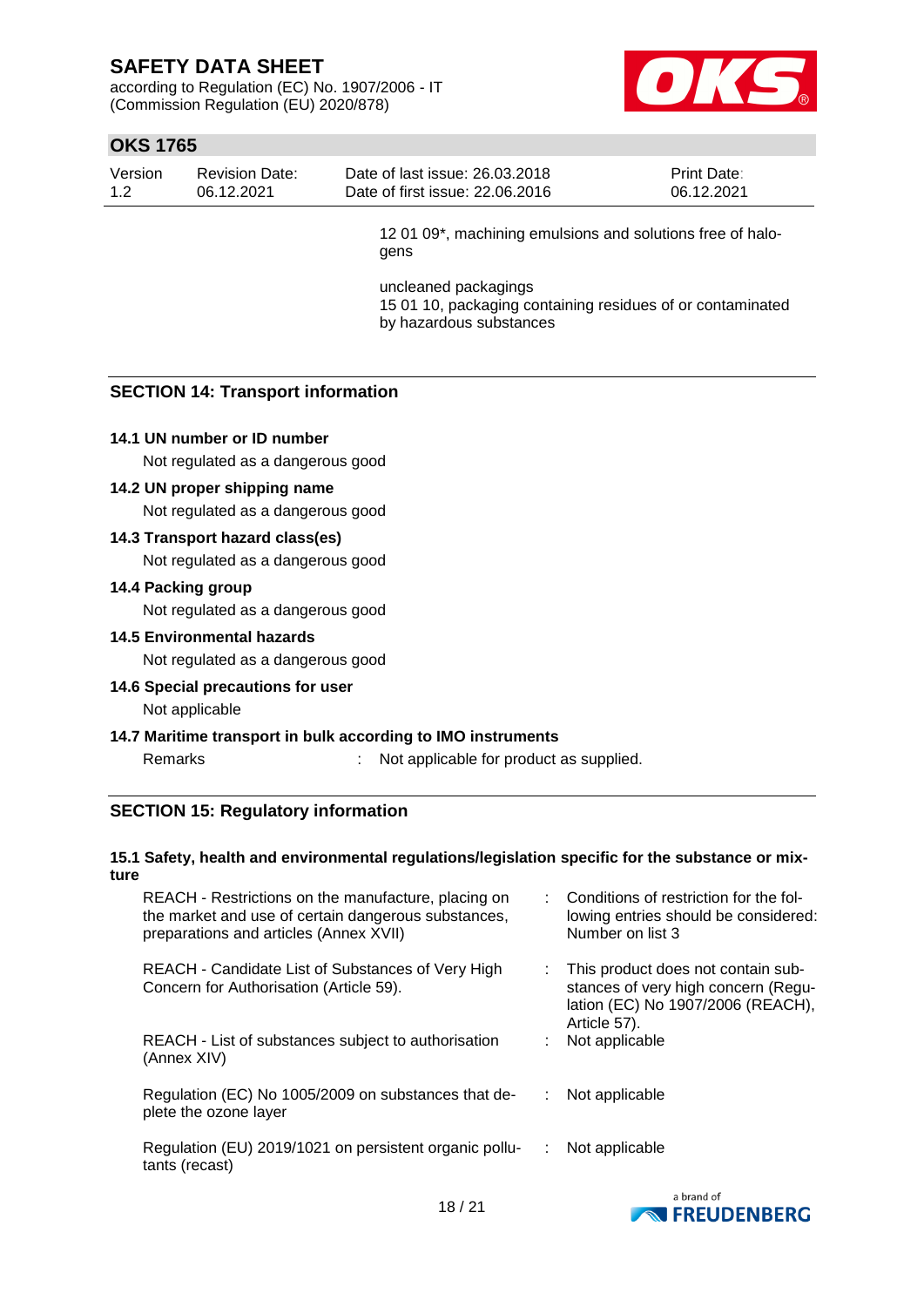according to Regulation (EC) No. 1907/2006 - IT (Commission Regulation (EU) 2020/878)



## **OKS 1765**

| Version<br>1.2 | <b>Revision Date:</b><br>06.12.2021                                                                | Date of last issue: 26.03.2018<br>Date of first issue: 22.06.2016                                                 | Print Date:<br>06.12.2021                                                                                         |
|----------------|----------------------------------------------------------------------------------------------------|-------------------------------------------------------------------------------------------------------------------|-------------------------------------------------------------------------------------------------------------------|
|                | of dangerous chemicals                                                                             | Regulation (EC) No 649/2012 of the European Parlia-<br>÷<br>ment and the Council concerning the export and import | Not applicable                                                                                                    |
| stances.       | Parliament and of the Council on the control of<br>major-accident hazards involving dangerous sub- | : P5c<br>Seveso III: Directive 2012/18/EU of the European                                                         | <b>FLAMMABLE LIQUIDS</b>                                                                                          |
|                |                                                                                                    | P <sub>5</sub> c                                                                                                  |                                                                                                                   |
|                | Volatile organic compounds                                                                         | Volatile organic compounds (VOC) content: 4,59 %                                                                  | Directive 2010/75/EU of 24 November 2010 on industrial<br>emissions (integrated pollution prevention and control) |
|                | Other regulations:                                                                                 |                                                                                                                   |                                                                                                                   |

Take note of Directive 92/85/EEC regarding maternity protection or stricter national regulations, where applicable.

Legislative Decree April 9,2008, 81 (Implementation of Article 1 of the Law of 3 August 2007, n. 123, concerning the protection of health and safety in the workplace.) and subsequent amendments

Legislative Decree April 3, 2006, n.152, (Environmental standards) and subsequent amendments

Legislative Decree February 6, 2009, 21 (Regulations for the execution of the provisions laid down in Regulation (EC) no. 648/2004 on detergents)

#### **15.2 Chemical safety assessment**

This information is not available.

### **SECTION 16: Other information**

#### **Full text of H-Statements**

| H <sub>225</sub> | : Highly flammable liquid and vapour.                 |
|------------------|-------------------------------------------------------|
| H302             | Harmful if swallowed.                                 |
| H312             | : Harmful in contact with skin.                       |
| H314             | Causes severe skin burns and eye damage.              |
| H315             | Causes skin irritation.                               |
| H318             | Causes serious eye damage.                            |
| H319             | : Causes serious eye irritation.                      |
| H335             | : May cause respiratory irritation.                   |
| H336             | May cause drowsiness or dizziness.                    |
| H400             | $\therefore$ Very toxic to aquatic life.              |
| H410             | Very toxic to aquatic life with long lasting effects. |

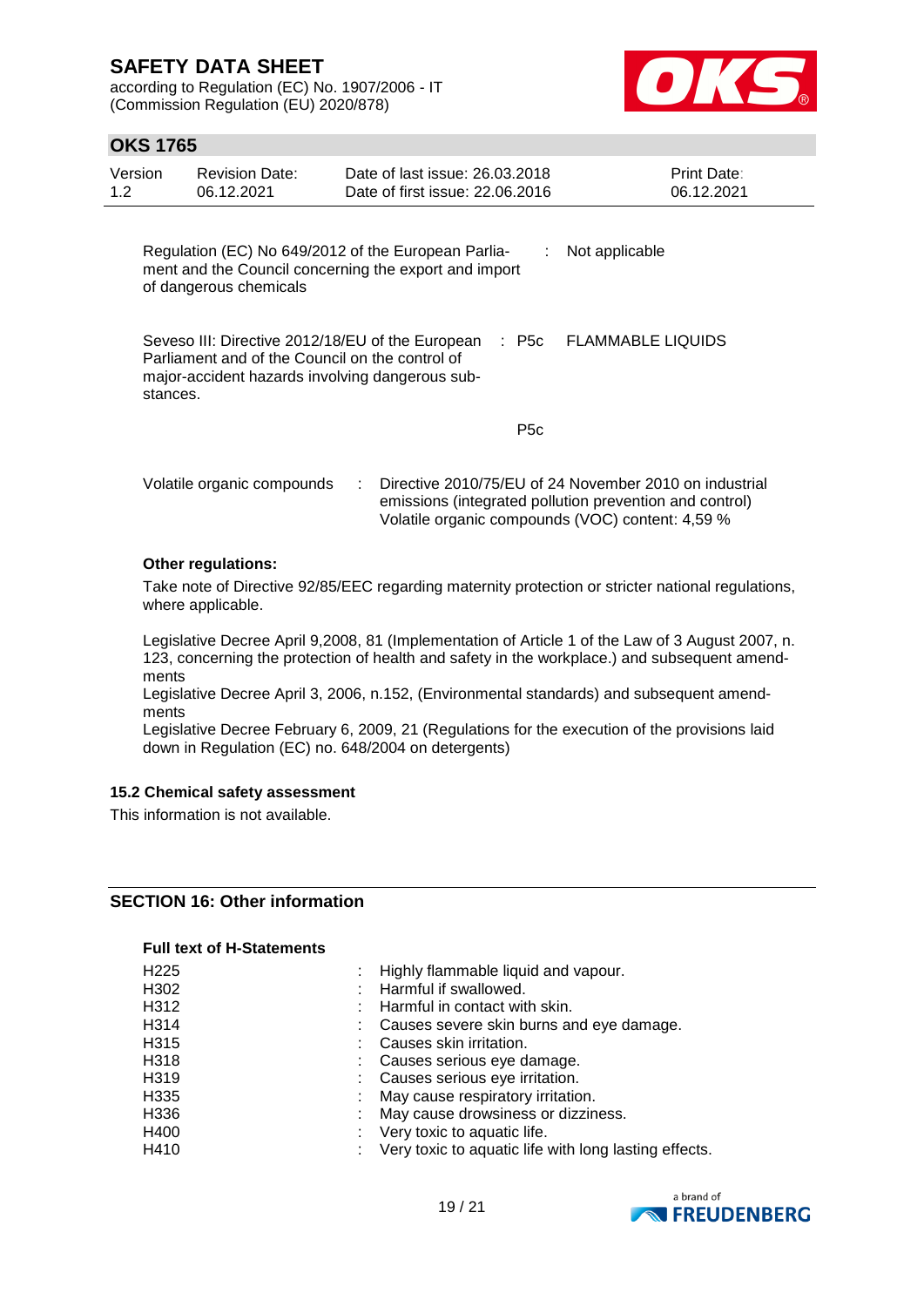according to Regulation (EC) No. 1907/2006 - IT (Commission Regulation (EU) 2020/878)



### **OKS 1765**

| Version | <b>Revision Date:</b> | Date of last issue: 26,03,2018  | <b>Print Date:</b> |
|---------|-----------------------|---------------------------------|--------------------|
| 1.2     | 06.12.2021            | Date of first issue: 22,06,2016 | 06.12.2021         |

#### **Full text of other abbreviations**

| Note B            | Some substances (acids, bases, etc.) are placed on the mar-<br>ket in aqueous solutions at various concentrations and, there-<br>fore, these solutions require different classification and label-<br>ling since the hazards vary at different concentrations. In Part<br>3 entries with Note B have a general designation of the follow-<br>ing type: "nitric acid %". In this case the supplier must state<br>the percentage concentration of the solution on the label. Un-<br>less otherwise stated, it is assumed that the percentage con-<br>centration is calculated on a weight/weight basis. |
|-------------------|-------------------------------------------------------------------------------------------------------------------------------------------------------------------------------------------------------------------------------------------------------------------------------------------------------------------------------------------------------------------------------------------------------------------------------------------------------------------------------------------------------------------------------------------------------------------------------------------------------|
| 2000/39/EC        | Europe. Commission Directive 2000/39/EC establishing a first<br>list of indicative occupational exposure limit values                                                                                                                                                                                                                                                                                                                                                                                                                                                                                 |
| IT OEL            | Italy. List of indicative limit values for professional exposure to<br>chemical agents.                                                                                                                                                                                                                                                                                                                                                                                                                                                                                                               |
| 2000/39/EC / TWA  | Limit Value - eight hours                                                                                                                                                                                                                                                                                                                                                                                                                                                                                                                                                                             |
| 2000/39/EC / STEL | Short term exposure limit                                                                                                                                                                                                                                                                                                                                                                                                                                                                                                                                                                             |
| IT OEL / TWA      | 8 hour exposure limit                                                                                                                                                                                                                                                                                                                                                                                                                                                                                                                                                                                 |
| IT OEL / STEL     | Short term exposure limit                                                                                                                                                                                                                                                                                                                                                                                                                                                                                                                                                                             |

ADN - European Agreement concerning the International Carriage of Dangerous Goods by Inland Waterways; ADR - European Agreement concerning the International Carriage of Dangerous Goods by Road; AIIC - Australian Inventory of Industrial Chemicals; ASTM - American Society for the Testing of Materials; bw - Body weight; CLP - Classification Labelling Packaging Regulation; Regulation (EC) No 1272/2008; CMR - Carcinogen, Mutagen or Reproductive Toxicant; DIN - Standard of the German Institute for Standardisation; DSL - Domestic Substances List (Canada); ECHA - European Chemicals Agency; EC-Number - European Community number; ECx - Concentration associated with x% response; ELx - Loading rate associated with x% response; EmS - Emergency Schedule; ENCS - Existing and New Chemical Substances (Japan); ErCx - Concentration associated with x% growth rate response; GHS - Globally Harmonized System; GLP - Good Laboratory Practice; IARC - International Agency for Research on Cancer; IATA - International Air Transport Association; IBC - International Code for the Construction and Equipment of Ships carrying Dangerous Chemicals in Bulk; IC50 - Half maximal inhibitory concentration; ICAO - International Civil Aviation Organization; IECSC - Inventory of Existing Chemical Substances in China; IMDG - International Maritime Dangerous Goods; IMO - International Maritime Organization; ISHL - Industrial Safety and Health Law (Japan); ISO - International Organisation for Standardization; KECI - Korea Existing Chemicals Inventory; LC50 - Lethal Concentration to 50 % of a test population; LD50 - Lethal Dose to 50% of a test population (Median Lethal Dose); MARPOL - International Convention for the Prevention of Pollution from Ships; n.o.s. - Not Otherwise Specified; NO(A)EC - No Observed (Adverse) Effect Concentration; NO(A)EL - No Observed (Adverse) Effect Level; NOELR - No Observable Effect Loading Rate; NZIoC - New Zealand Inventory of Chemicals; OECD - Organization for Economic Co-operation and Development; OPPTS - Office of Chemical Safety and Pollution Prevention; PBT - Persistent, Bioaccumulative and Toxic substance; PICCS - Philippines Inventory of Chemicals and Chemical Substances; (Q)SAR - (Quantitative) Structure Activity Relationship; REACH - Regulation (EC) No 1907/2006 of the European Parliament and of the Council concerning the Registration, Evaluation, Authorisation and Restriction of Chemicals; RID - Regulations concerning the International Carriage of Dangerous Goods by Rail; SADT - Self-Accelerating Decomposition Temperature; SDS - Safety Data Sheet; SVHC - Substance of Very High Concern; TCSI - Taiwan Chemical Substance Inventory; TRGS -